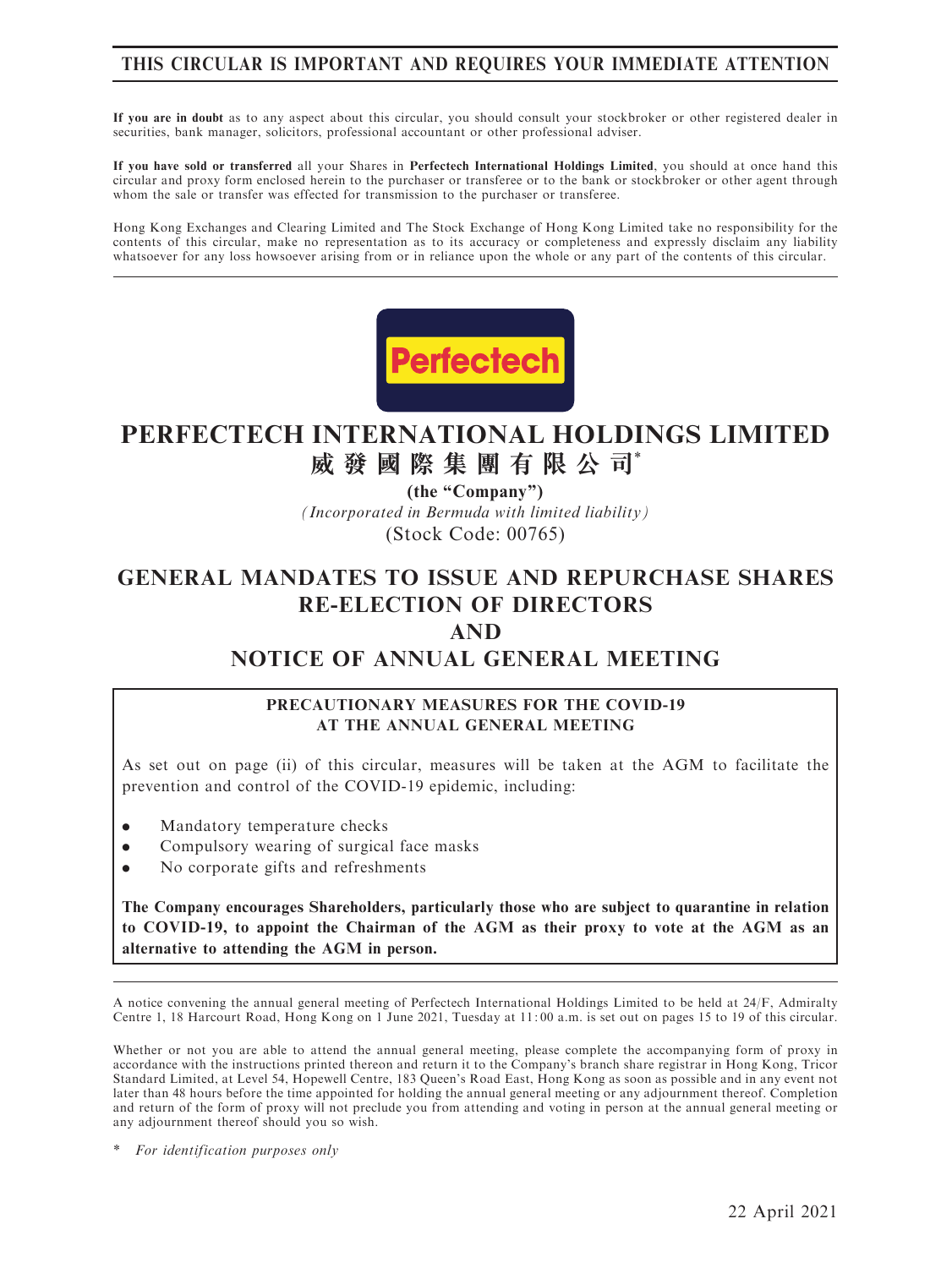# **CONTENTS**

# Page

| PRECAUTIONARY MEASURES FOR THE COVID-19            |  |
|----------------------------------------------------|--|
|                                                    |  |
|                                                    |  |
| APPENDIX I – EXPLANATORY STATEMENT ON              |  |
| <b>APPENDIX II – DETAILS OF DIRECTORS STANDING</b> |  |
|                                                    |  |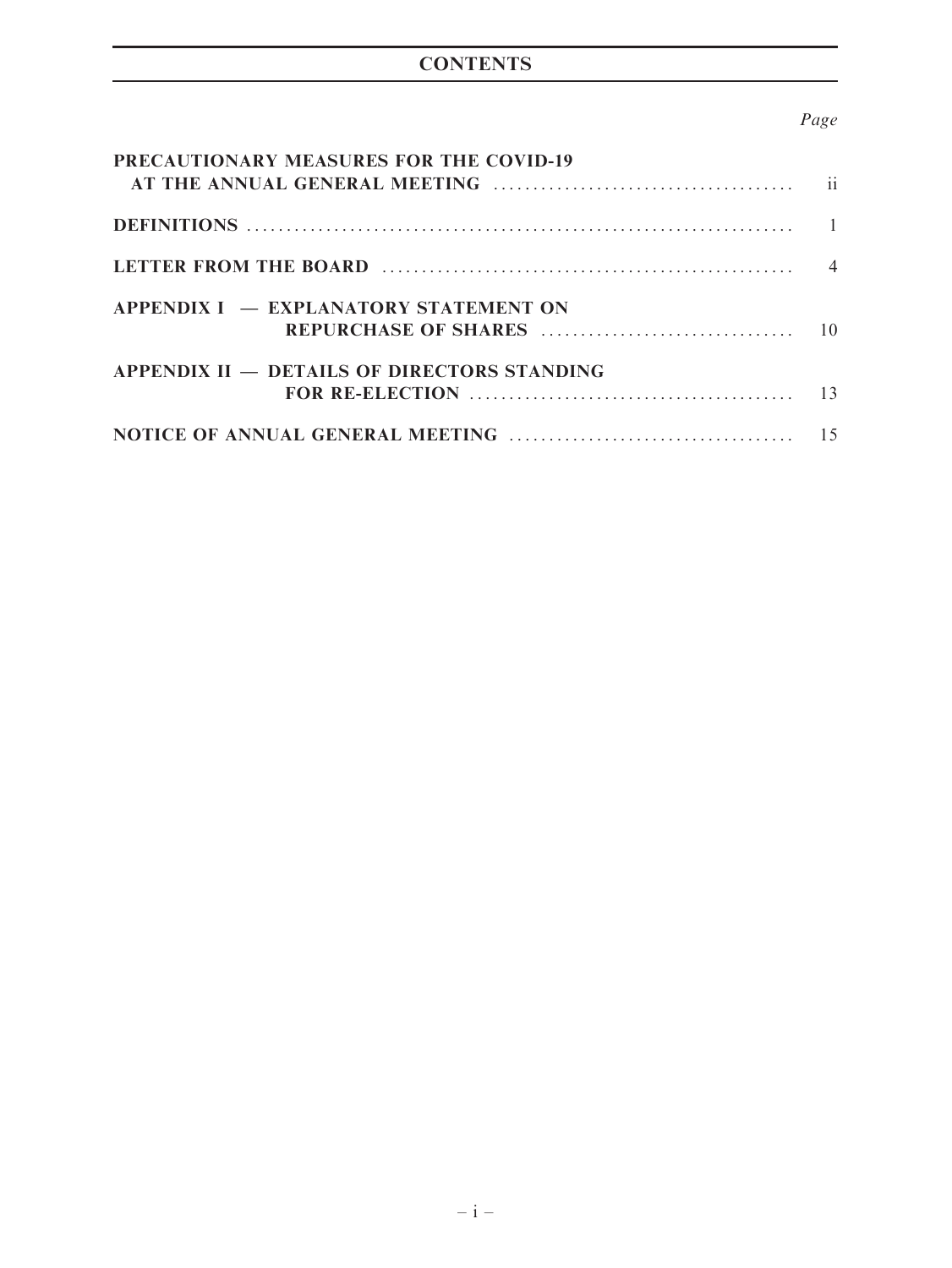#### PRECAUTIONARY MEASURES FOR THE COVID-19 AT THE ANNUAL GENERAL MEETING

In view of the COVID-19 epidemic, the following precautionary measures will be implemented at the AGM to ensure the health and safety of attending Shareholders, staff and other stakeholders:

- (1) Mandatory temperature check will be carried out for every attendee at the entrance of the AGM venue. Any person with a body temperature of over 37.5 degrees Celsius may be denied entry to the AGM venue and may not be allowed to attend the AGM.
- (2) Attendees are required to wear surgical face masks inside the AGM venue at all times, and to maintain a safe distance between seats.
- (3) No refreshments will be served, and there will be no corporate gifts to avoid the coming into close contact amongst participants.

In the interest of all stakeholders' health and safety and consistent with the guidelines for the prevention and control of COVID-19, the Company reminds all Shareholders that attendance in person at the AGM is not necessary for the purpose of exercising voting rights. As an alternative, by completing proxy forms with voting instructions, Shareholders may appoint the Chairman of the AGM as their proxy to vote on the relevant resolutions at the AGM instead of attending the AGM in person.

The proxy form is attached to this circular. If Shareholders choosing not to attend the AGM in person have any questions about the relevant resolutions, or about the Company or any other matters for communication with the Board, they can contact the Company by email to info@perfectech.com.hk.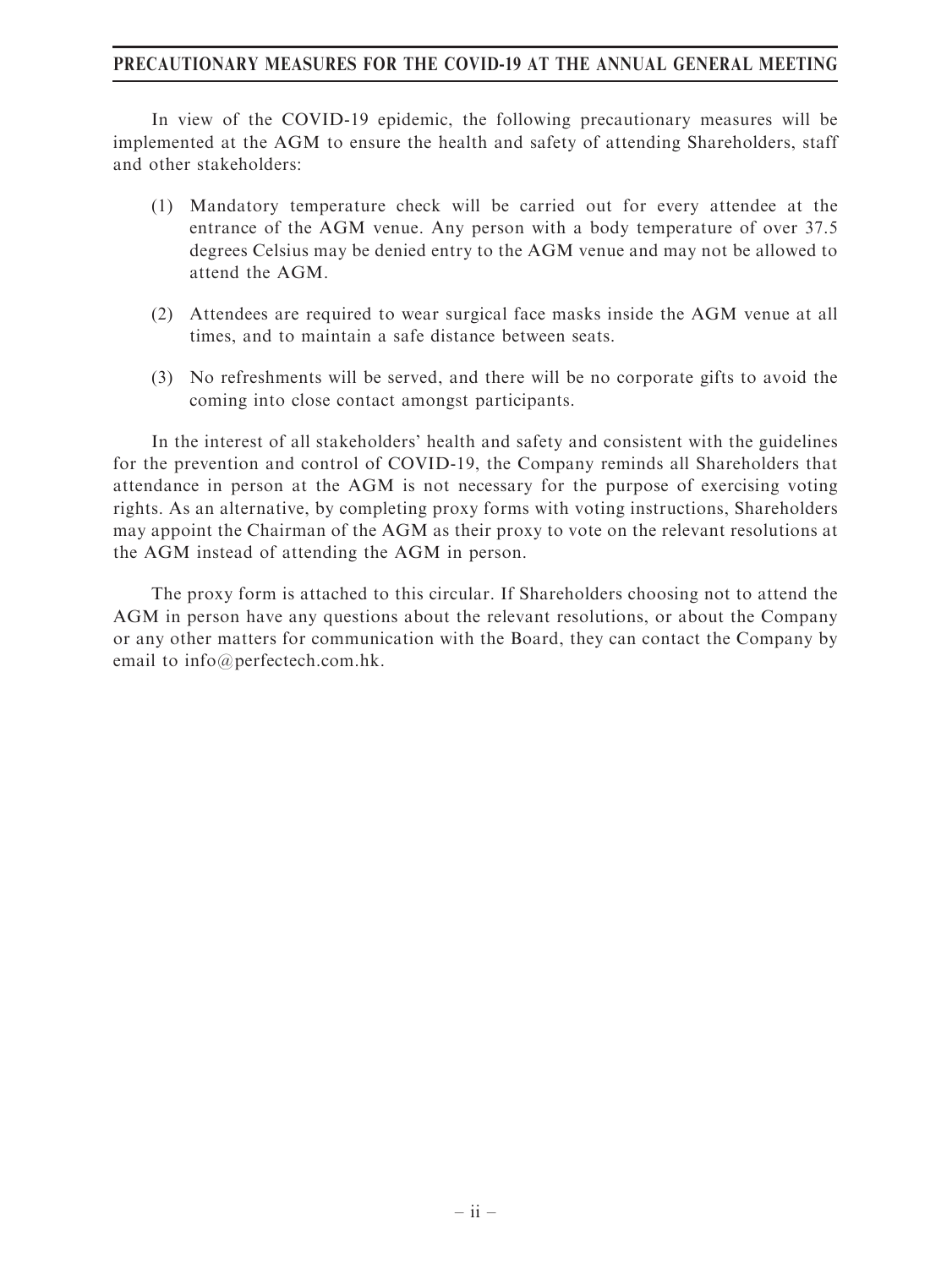# DEFINITIONS

In this circular, unless the context otherwise requires, the following expressions have the following meanings:

| "AGM"                         | the annual general meeting of the Company to be held at $24/F$ ,<br>Admiralty Centre 1, 18 Harcourt Road, Hong Kong on 1 June<br>2021, Tuesday, at 11:00 a.m. for the purpose of considering and,<br>if thought fit, approving the resolutions proposed in the AGM<br>Notice                                                                                                                                                                                                                                                            |
|-------------------------------|-----------------------------------------------------------------------------------------------------------------------------------------------------------------------------------------------------------------------------------------------------------------------------------------------------------------------------------------------------------------------------------------------------------------------------------------------------------------------------------------------------------------------------------------|
| "AGM Notice"                  | the notice dated 22 April 2021 for convening the AGM and<br>included in this circular                                                                                                                                                                                                                                                                                                                                                                                                                                                   |
| "Board"                       | the board of Directors (including non-executive Directors and<br>independent non-executive Directors)                                                                                                                                                                                                                                                                                                                                                                                                                                   |
| "Business Day"                | a day on which banks in Hong Kong are open to conduct<br>business generally throughout their normal business hours and<br>the Stock Exchange is open for trading, excluding a Saturday,<br>Sunday, public holidays and days on which a tropical cyclone<br>warning no. 8 or above or a black rainstorm warning signal is<br>issued in Hong Kong at any time between 09:00 and 17:00 on<br>weekdays                                                                                                                                      |
| "Bye-laws"                    | the bye-laws of the Company as amended from time to time                                                                                                                                                                                                                                                                                                                                                                                                                                                                                |
| "Close Associate(s)"          | has the meaning ascribed to it under the Listing Rules                                                                                                                                                                                                                                                                                                                                                                                                                                                                                  |
| "Company"                     | Perfectech International Holdings Limited (威發國際集團有限公<br>$\overline{\mathbb{E}}$ ), a company incorporated in Bermuda with limited liability,<br>the Shares of which are listed on the main board of the Stock<br>Exchange (Stock Code: 00765)                                                                                                                                                                                                                                                                                           |
| "Core Connected<br>Person(s)" | has the meaning ascribed to it under the Listing Rules                                                                                                                                                                                                                                                                                                                                                                                                                                                                                  |
| " $Director(s)$ "             | the director(s) of the Company                                                                                                                                                                                                                                                                                                                                                                                                                                                                                                          |
| "General Mandate"             | a general mandate to the Directors to allot and issue Shares not<br>exceeding 20% of the total number of issued shares of the<br>Company as at the date of approval of the mandate (subject to<br>adjustment in case of any Share consolidation or subdivision<br>after the mandate has been approved, provided that the<br>maximum number of securities that may be issued as a<br>percentage of the total number of issued Shares at the date<br>immediately before and after such consolidation or subdivision<br>shall be the same) |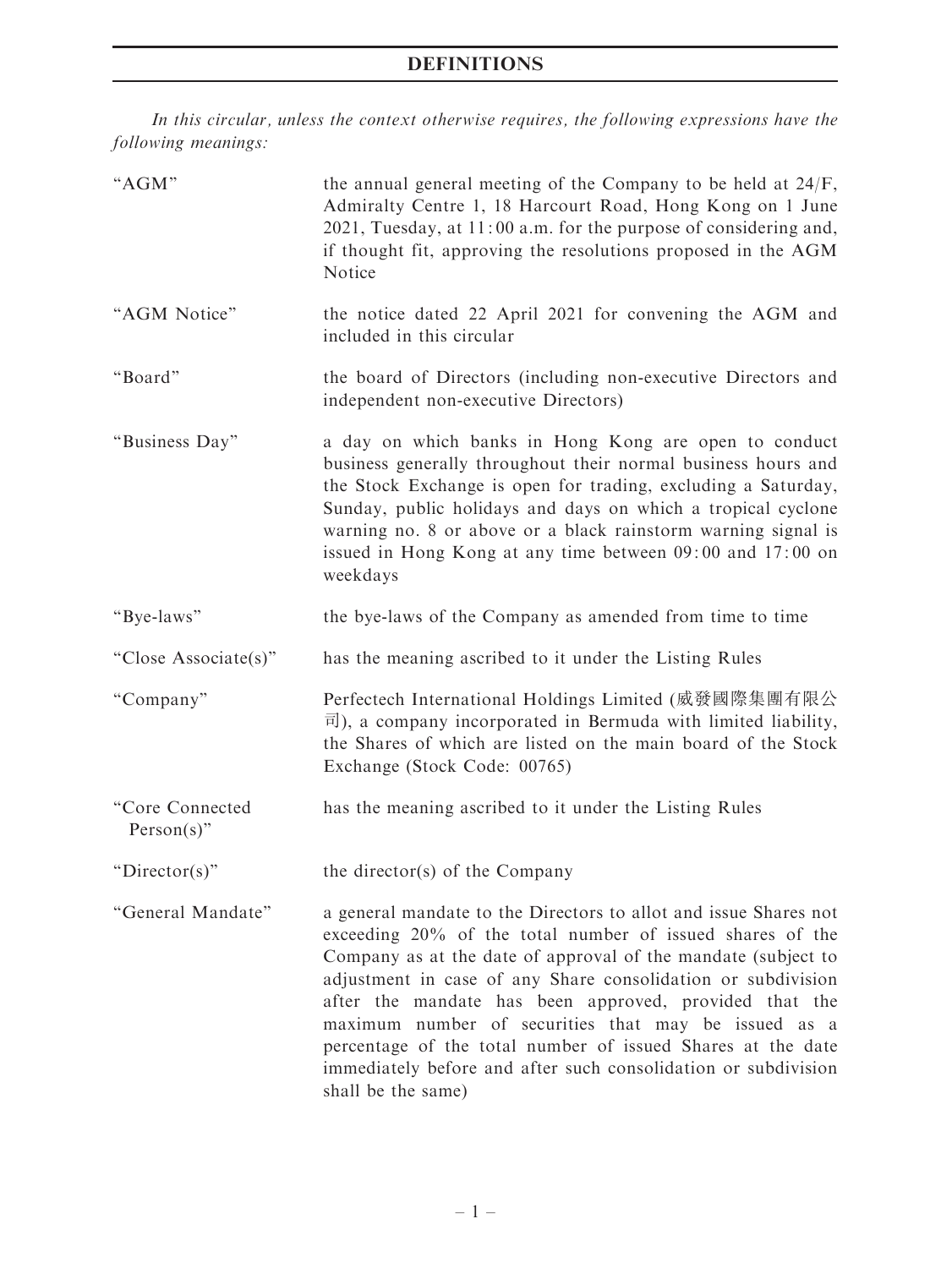# DEFINITIONS

| "General Extension<br>Mandate" | a general mandate to the Directors to add to the General<br>Mandate any Shares representing the number of Shares<br>repurchased under the Repurchase Mandate                                                                                                                                                                                                                                                                                                                                                                                |  |  |  |  |
|--------------------------------|---------------------------------------------------------------------------------------------------------------------------------------------------------------------------------------------------------------------------------------------------------------------------------------------------------------------------------------------------------------------------------------------------------------------------------------------------------------------------------------------------------------------------------------------|--|--|--|--|
| "Group"                        | the Company and its subsidiaries                                                                                                                                                                                                                                                                                                                                                                                                                                                                                                            |  |  |  |  |
| "HK\$"                         | Hong Kong dollars, the lawful currency of Hong Kong                                                                                                                                                                                                                                                                                                                                                                                                                                                                                         |  |  |  |  |
| "Hong Kong"                    | the Hong Kong Special Administrative Region of the PRC                                                                                                                                                                                                                                                                                                                                                                                                                                                                                      |  |  |  |  |
| "Latest Practicable<br>Date"   | 12 April 2021, being the latest practicable date prior to the<br>printing of this circular for the purpose of ascertaining certain<br>information contained in this circular                                                                                                                                                                                                                                                                                                                                                                |  |  |  |  |
| "Listing Rules"                | the Rules Governing the Listing of Securities on the Stock<br>Exchange as amended from time to time                                                                                                                                                                                                                                                                                                                                                                                                                                         |  |  |  |  |
| "PRC"                          | the People's Republic of China excluding Hong Kong, the<br>Macau Special Administrative Region of the PRC and Taiwan<br>for the purposes of this circular                                                                                                                                                                                                                                                                                                                                                                                   |  |  |  |  |
| "Repurchase Mandate"           | a general mandate to the Directors to repurchase Shares not<br>exceeding 10% of the total number of the issued shares of the<br>Company as at the date of approval of the mandate (subject to<br>adjustment in case of any Share consolidation or subdivision<br>after the mandate has been approved, provided that the<br>maximum number of securities that may be repurchased as a<br>percentage of the total number of issued Shares at the date<br>immediately before and after such consolidation or subdivision<br>shall be the same) |  |  |  |  |
| "SFO"                          | the Securities and Futures Ordinance, Chapter 571 of the Laws<br>of Hong Kong                                                                                                                                                                                                                                                                                                                                                                                                                                                               |  |  |  |  |
| "Share(s)"                     | ordinary share(s) of $HK\$0.10$ each in the capital of the Company                                                                                                                                                                                                                                                                                                                                                                                                                                                                          |  |  |  |  |
| "Shareholder(s)"               | $holder(s)$ of the Share(s)                                                                                                                                                                                                                                                                                                                                                                                                                                                                                                                 |  |  |  |  |
| "Stock Exchange"               | The Stock Exchange of Hong Kong Limited                                                                                                                                                                                                                                                                                                                                                                                                                                                                                                     |  |  |  |  |
| "subsidiary/<br>subsidiaries"  | any entity which falls within the meaning of the term<br>"subsidiary" as defined in the Listing Rules and the term<br>"subsidiaries" shall be construed accordingly                                                                                                                                                                                                                                                                                                                                                                         |  |  |  |  |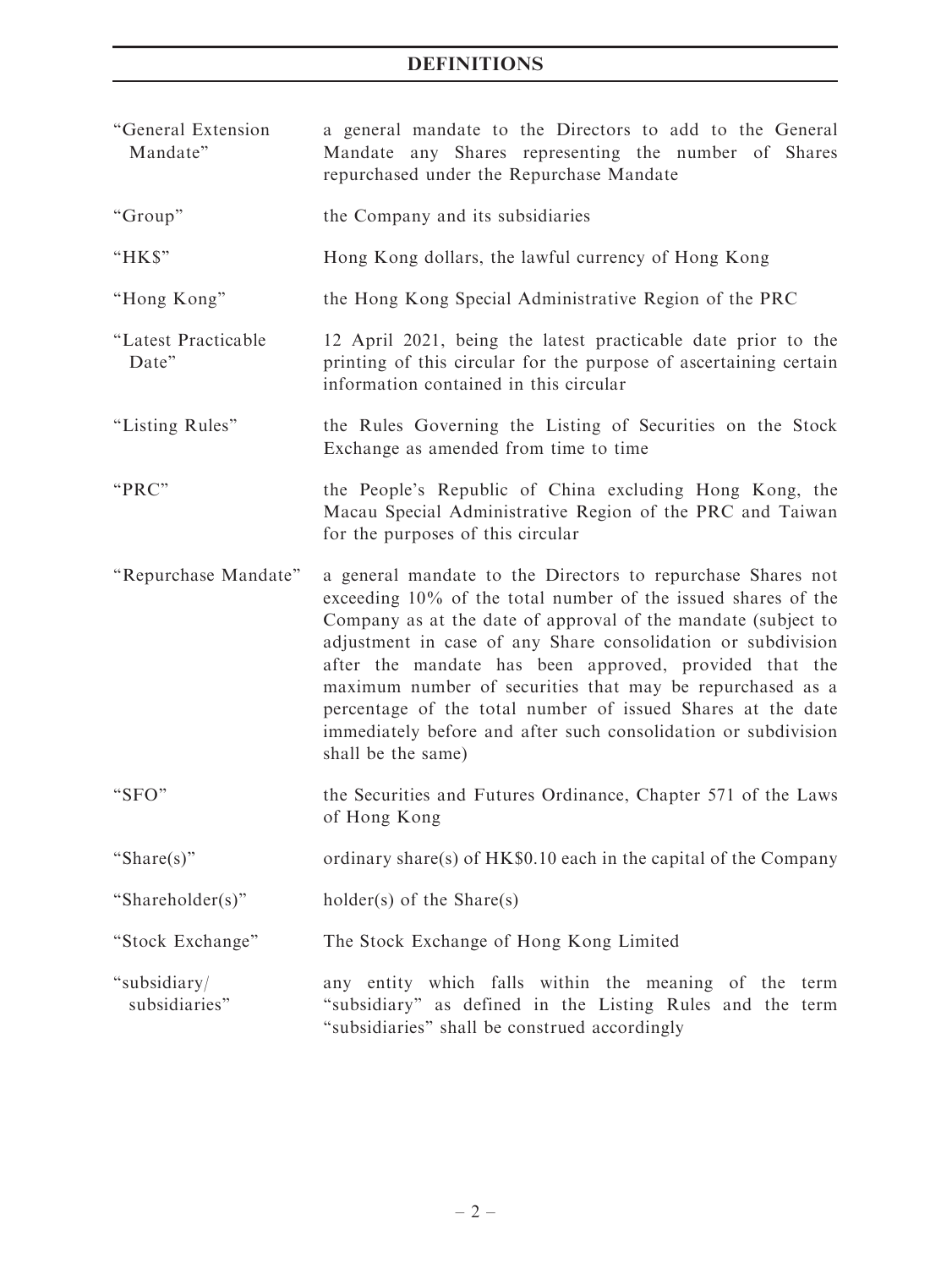''Takeovers Code'' The Code on Takeovers and Mergers published by the Securities and Futures Commission of Hong Kong

"%" per cent.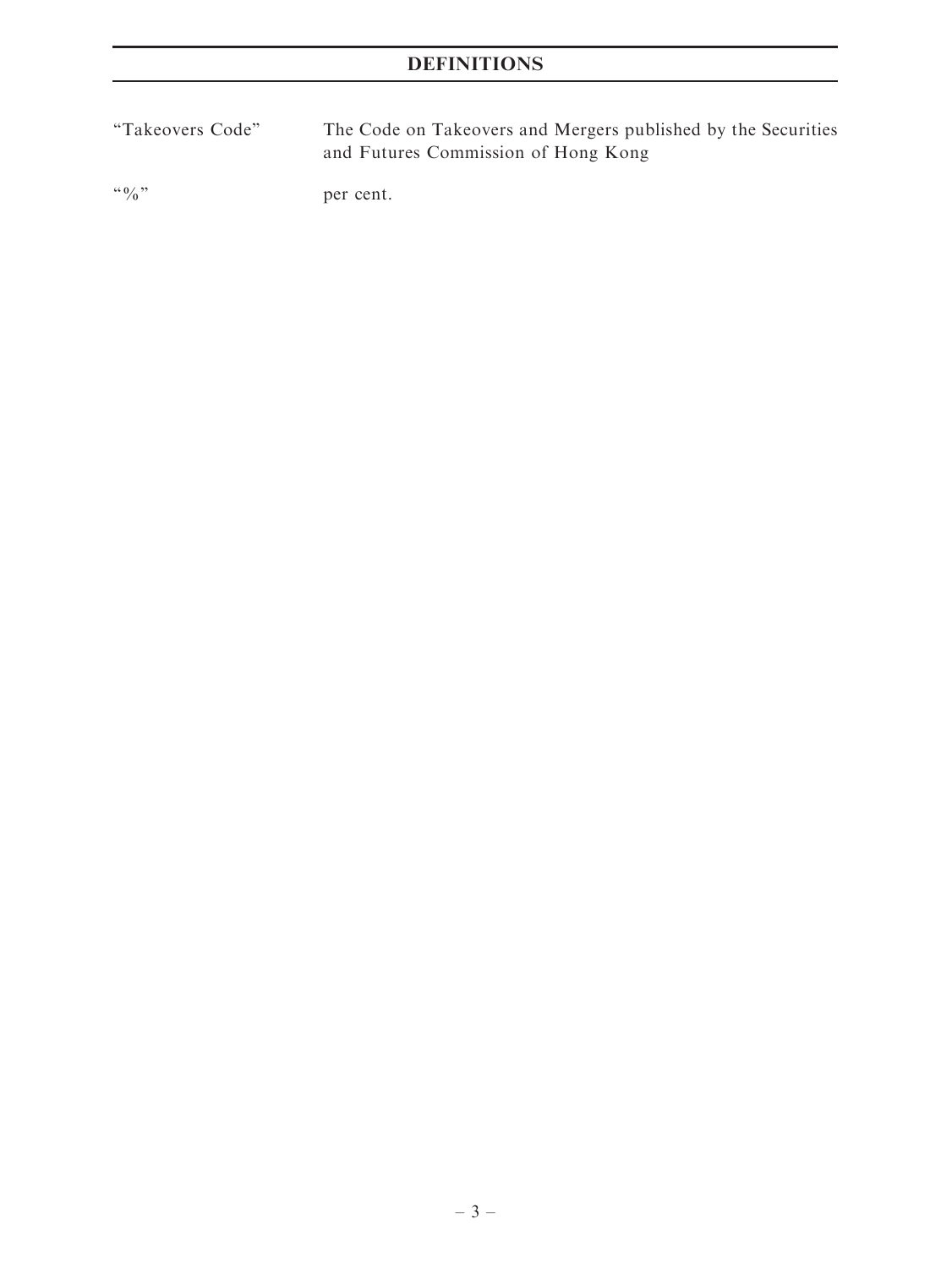

# **PERFECTECH INTERNATIONAL HOLDINGS LIMITED 威發國際集團有限公司**\*

*(Incorporated in Bermuda with limited liability)* (Stock Code: 00765) **(the "Company")**

Executive Directors: Mr. Li Shaohua (Chief Executive Officer) Mr. Poon Wai Yip, Albert

Independent Non-Executive Directors: Mr. Lau Shu Yan Mr. Xie Xiaohong Mr. Geng Jianhua

Registered office: Victoria Place, 5th Floor 31 Victoria Street Hamilton HM10 Bermuda

Principal Place of Business in Hong Kong: 15/F, Sun Hing Industrial Building 46 Wong Chuk Hang Road Aberdeen, Hong Kong

22 April 2021

To the Shareholders,

Dear Sir or Madam,

# GENERAL MANDATES TO ISSUE AND REPURCHASE SHARES RE-ELECTION OF DIRECTORS AND NOTICE OF ANNUAL GENERAL MEETING

#### 1. INTRODUCTION

The purpose of this circular is to provide the Shareholders with information regarding the following proposals to be put forward at the AGM for the Shareholder's consideration and, if thought fit, approval of:

- (a) the granting to the Directors of the General Mandate;
- (b) the granting to the Directors of the Repurchase Mandate;
- (c) the granting to the Directors of the General Extension Mandate; and
- (d) the re-election of Directors.

\* For identification purposes only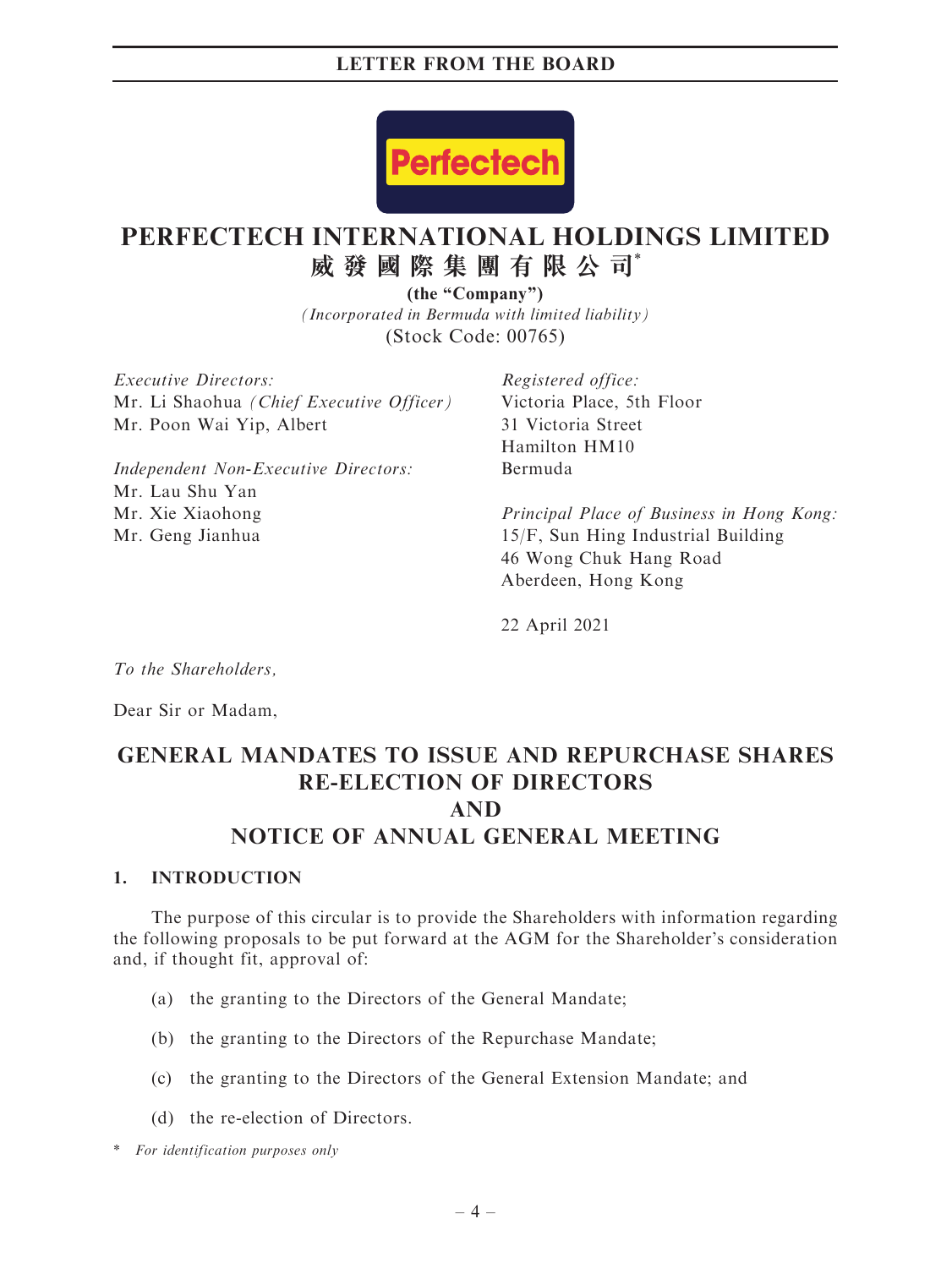#### 2. VARIOUS MANDATES

On 15 June 2020, resolutions for the General Mandate, Repurchase Mandate and the General Extension Mandate were passed by the Shareholders and all the aforesaid mandates will lapse at the conclusion of the forthcoming AGM.

#### (a) General Mandate

An ordinary resolution will be proposed at the AGM to approve the granting of the General Mandate. The new General Mandate, if granted, will allow the Directors to issue and allot further Shares prevailing up to 20% of the number of issued shares of the Company as at the date of passing the relevant resolution (subject to adjustment in case of any Share consolidation or subdivision after such mandate has been approved, provided that the maximum number of Shares that may be issued and allotted as a percentage of the total number of issued Shares at the date immediately before and after such consolidation or subdivision shall be the same).

As at the Latest Practicable Date, the number of issued shares of the Company was 326,923,607 fully paid-up Shares. Subject to the passing of the resolution granting the General Mandate and on the basis that no further Shares will be allotted and issued or repurchased from the Latest Practicable Date and up to the date of the AGM, exercise in full of the General Mandate could result in up to new issue of 65,384,721 Shares. There is no present intention for any issuance of Shares pursuant to the General Mandate.

#### (b) Repurchase Mandate

An ordinary resolution will be proposed at the AGM to approve the granting of the Repurchase Mandate. The new Repurchase Mandate, if granted, will allow the Directors to exercise all the powers of the Company to repurchase its own Shares on market through the Stock Exchange or on another recognised stock exchange not exceeding 10% of the number of issued shares of the Company as at the date of passing the relevant resolution (subject to adjustment in case of any Share consolidation or subdivision after such mandate has been approved, provided that the maximum number of Shares that may be repurchased as a percentage of the total number of issued Shares at the date immediately before and after such consolidation or subdivision shall be the same).

Subject to the passing of the proposed resolution granting the Repurchase Mandate and on the basis that there were 326,923,607 fully paid-up Shares as at the Latest Practicable Date and no Shares will be issued or repurchased by the Company from the Latest Practicable Date to the date of AGM, the Company will be allowed under the Repurchase Mandate to repurchase a maximum of 32,692,360 Shares. There is no present intention for any repurchase of Shares on market through the Stock Exchange or on another recognised stock exchange pursuant to the Repurchase Mandate.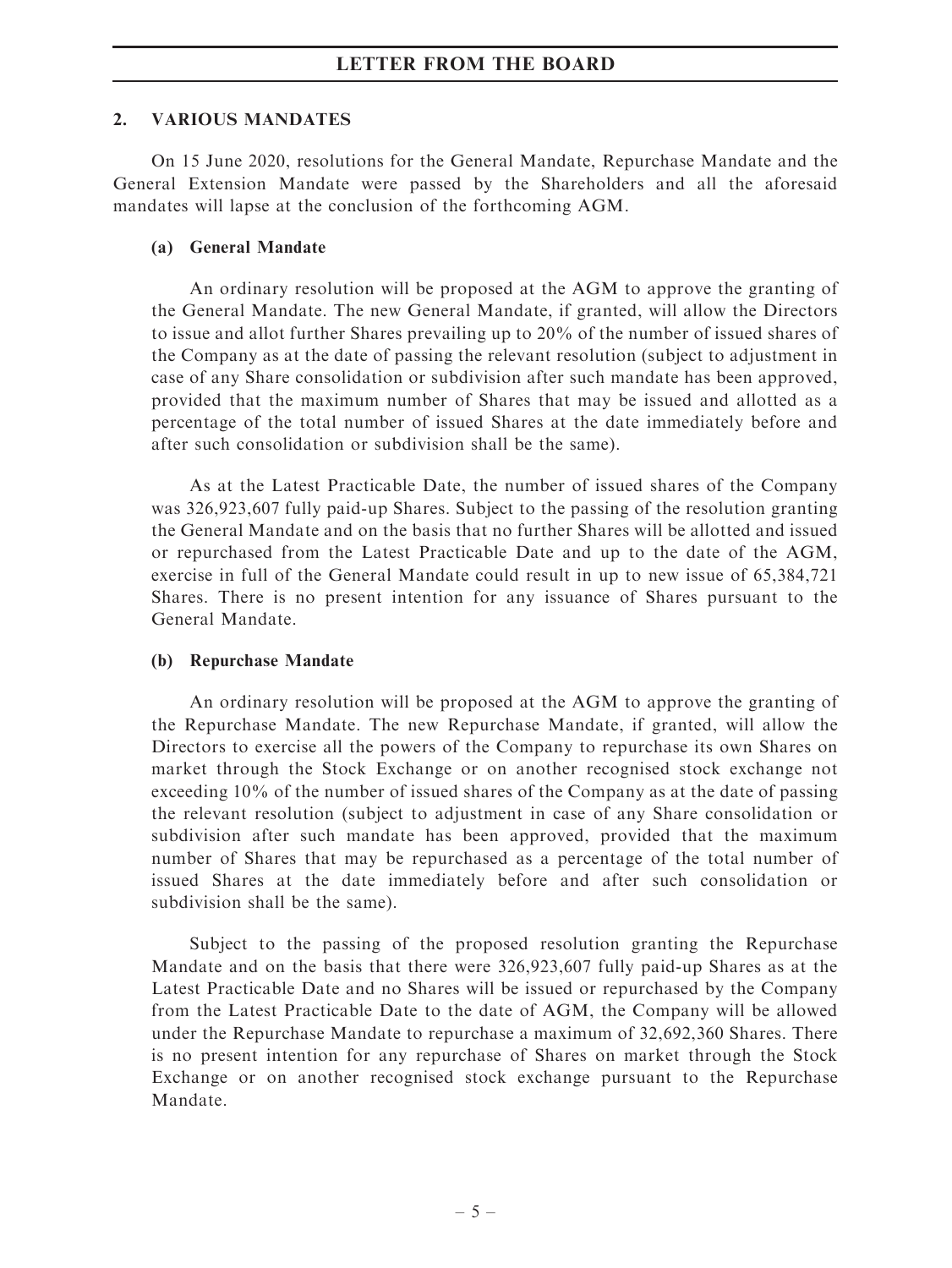An explanatory statement required under Rule 10.06(1)(b) of the Listing Rules to be sent to the Shareholders in relation to the Repurchase Mandate is set out in Appendix I to this circular. The explanatory statement contains all the information reasonably necessary for Shareholders to make an informed decision on whether to approve the relevant resolution at the AGM.

#### (c) General Extension Mandate

It is recommended that the General Extension Mandate be granted to the Directors permitting them, after the grant of the Repurchase Mandate referred to above, to add to the General Mandate any Shares repurchased pursuant to the Repurchase Mandate.

The authority conferred on the Directors by the General Mandate, the Repurchase Mandate and the General Extension Mandate would continue to be in force until the earliest of (i) the conclusion of the next annual general meeting of the Company; (ii) the expiration of the period within which the next annual general meeting of the Company is required by law or the Bye-laws to be held; and (iii) its revocation or variation by ordinary resolution of the Shareholders in a general meeting.

#### 3. RE-ELECTION OF DIRECTORS

Pursuant to Bye-law 99 of the Company and the Corporate Governance Code of the Company, every Director including those Directors appointed for a specific term, shall be subject to retirement by rotation at the annual general meeting at least once every three years. The retiring Director(s) shall be eligible for re-election.

Reference is made to the announcement of the Company dated 8 October 2020 in relation to, among others, appointment of Mr. Geng Jianhua as an independent non-executive Director with effect from 8 October 2020. In accordance with Bye-law 102(B) of the Company, the Board shall have power from time to time and at any time to appoint any person as a Director either to fill a casual vacancy or as an addition to the Board but so that the number of Directors so appointed shall not exceed the maximum number determined from time to time by the shareholders in general meeting. Any Director so appointed shall hold office only until the next following annual general meeting of the Company and shall then be eligible for re-election at the meeting but shall not be taken into account in determining the Directors or the number of Directors who are to retire by rotation at such meeting in accordance with Bye-law 99. Therefore, Mr. Geng Jianhua shall hold office until the AGM and shall be eligible for re-election by Shareholders at the AGM.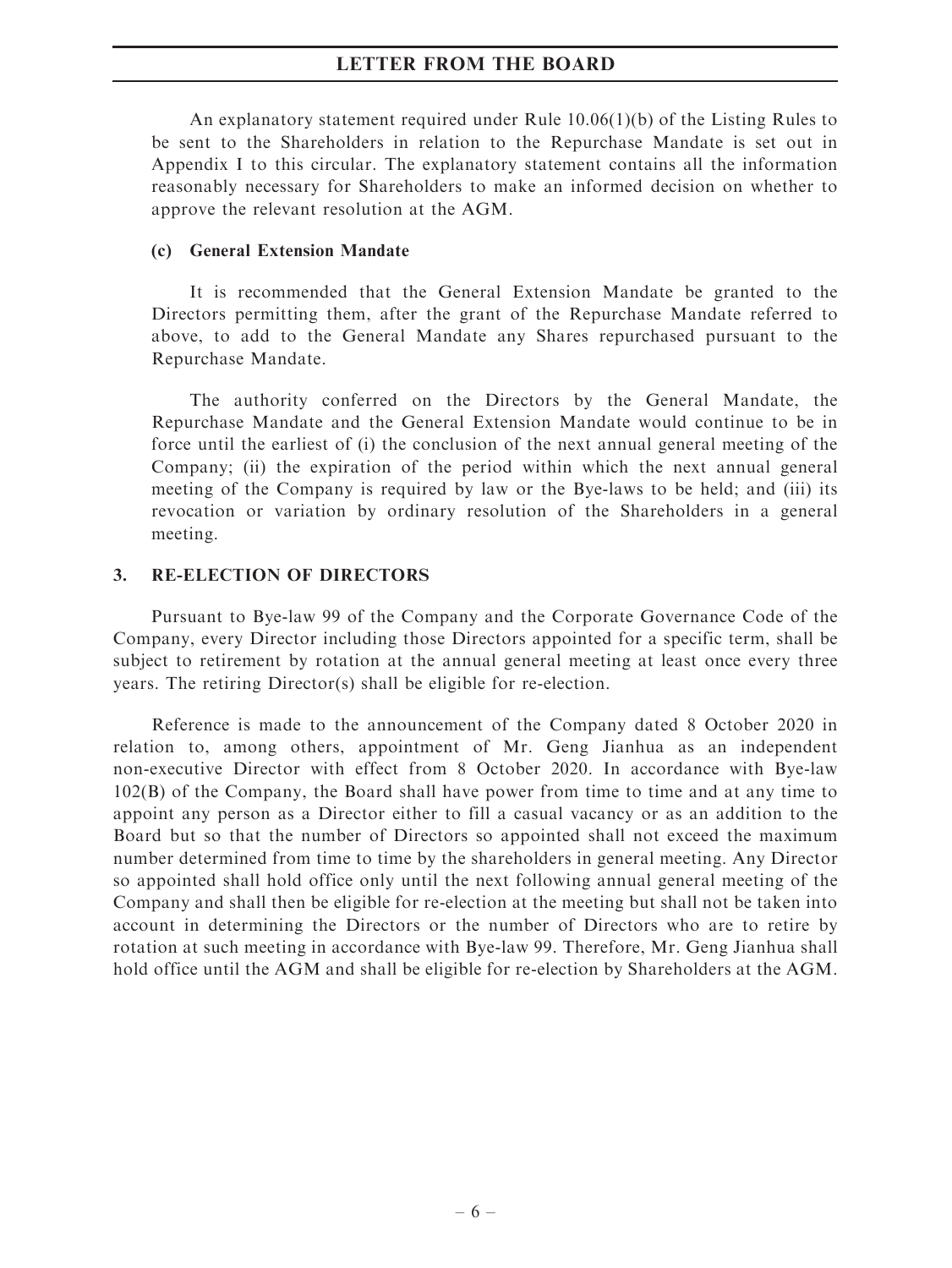Accordingly, the following Directors shall hold office only until the AGM and shall be eligible for re-election at the AGM. All remaining Directors will continue to be in office.

# Name Position Mr. Poon Wai Yip, Albert Executive Director Mr. Geng Jianhua Independent Non-Executive Director

Mr. Poon Wai Yip, Albert entered into a service agreement with the Company, pursuant to which there is no specific term for his appointment as an executive Director. If re-elected at the AGM, Mr. Poon Wai Yip, Albert will be subject to retirement by rotation, re-election, removal, vacation and termination of their offices as Directors as set out in the Bye-laws or the disqualification to act as a Director under the Bye-laws, the laws of Bermuda and the Listing Rules.

Based on the Board resolution passed on 30 March 2021, if re-elected at the AGM, Mr. Geng Jianhua will hold office until the conclusion of the annual general meeting of the Company in 2024, subject to retirement by rotation, re-election, removal, vacation, termination of his office as Director as set out in the Bye-laws or the disqualification to act as a Director under the Bye-laws, the laws of Bermuda and the Listing Rules.

The particulars of the aforesaid Directors required to be disclosed under the Listing Rules are set out in Appendix II to this circular.

#### Recommendation of the Nomination Committee on re-election of independent non-executive Directors

The nomination of Mr. Geng Jianhua was made in accordance with the nomination policy of the Company having considered the background, skills and experience of Mr. Geng Jianhua.

In view of Mr. Geng Jianhua's knowledge and experience as mentioned in his biography contained in Appendix II of this circular, the Board considered that he would bring valuable perspectives, knowledge, skills and experience to the Board and would also contribute to the diversity of the Board. Hence, the Board recommended the re-election of Mr. Geng Jianhua as an independent non-executive Director.

Moreover, Mr. Geng Jianhua has confirmed in writing to the Company of his independence pursuant to Rule 3.13 of the Listing Rules. To the best knowledge of the Directors, as at the Latest Practicable Date, the Company was not aware of any matters or events that might occur and affect the independence of Mr. Geng Jianhua, and the Board considered him to be independent.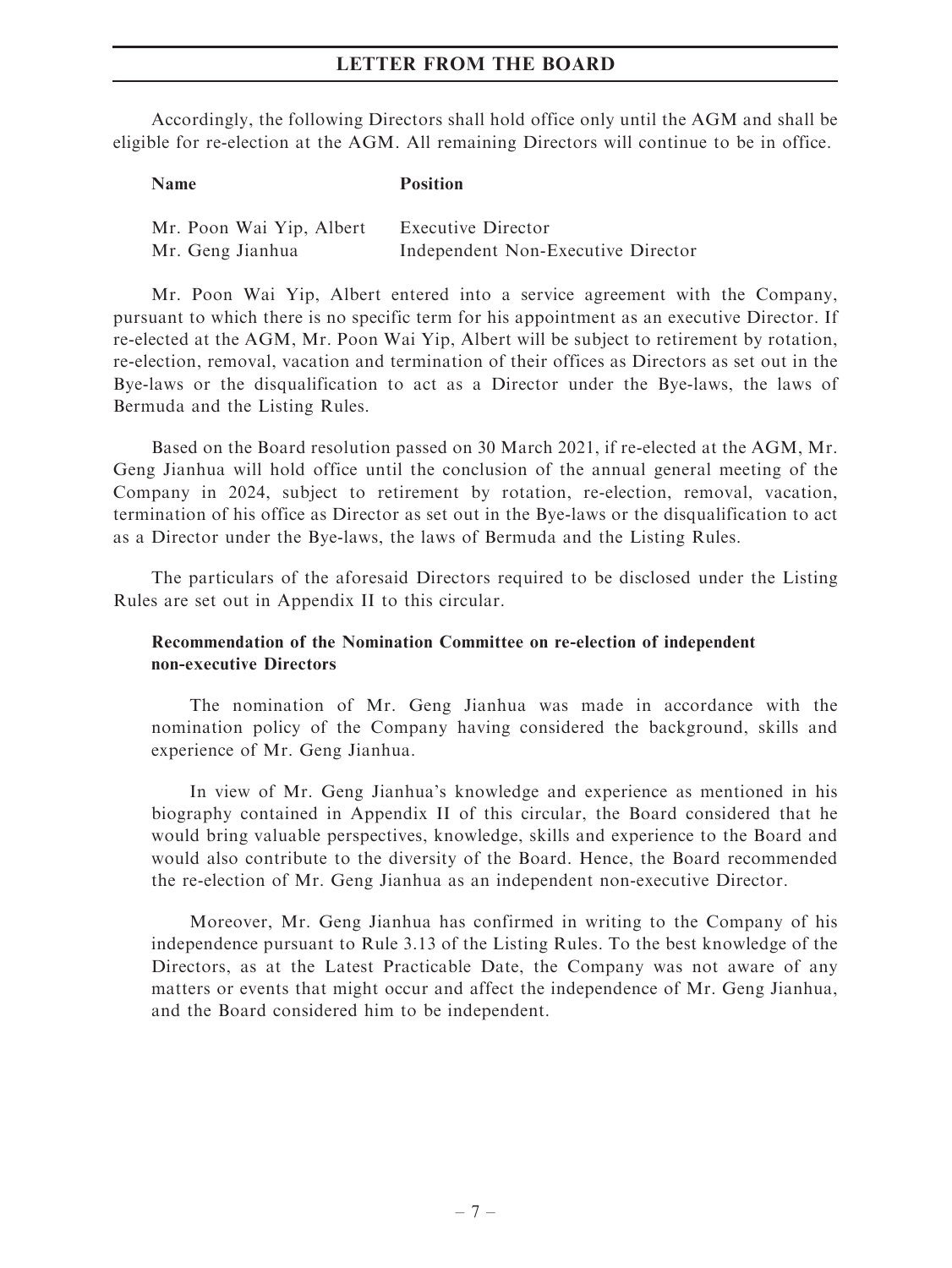#### 4. ANNUAL GENERAL MEETING

The AGM Notice is set out on pages 15 to 19 of this circular and a form of proxy for use at the AGM is herein enclosed.

Whether or not you are able to attend the AGM, please complete the accompanying form of proxy in accordance with the instructions printed thereon and return it to the Company's branch share registrar in Hong Kong, Tricor Standard Limited, at Level 54, Hopewell Centre, 183 Queen's Road East, Hong Kong as soon as possible and in any event not later than 48 hours before the time appointed for holding the AGM or any adjournment thereof. Completion and return of the form of proxy shall not preclude you from attending and voting at the AGM or any adjournment thereof should you so desire.

#### 5. CLOSURE OF REGISTER OF MEMBERS

The Hong Kong register of members of the Company will be closed from 25 May 2021, Tuesday, to 1 June 2021, Tuesday (both dates inclusive), for the purposes of determining the entitlements of the Shareholders to attend and vote at the AGM. No transfer of the Shares may be registered on those dates. In order to qualify to attend and vote at the AGM, all transfers accompanied by the relevant share certificates must be lodged with the Company's branch share registrar in Hong Kong, Tricor Standard Limited, at Level 54, Hopewell Centre, 183 Queen's Road East, Hong Kong, by no later than 4: 30 p.m. on 24 May 2021, Monday.

#### 6. VOTING BY POLL

In accordance with Rule 13.39(4) of the Listing Rules, any vote of shareholders at a general meeting must be taken by poll. Accordingly, the voting on all resolutions at the AGM will be conducted by way of poll.

#### 7. RECOMMENDATION

The Board believes that the resolutions in relation to the granting to the Directors of the General Mandate, Repurchase Mandate and General Extension Mandate and the re-election of Directors are in the best interests of the Company and the Shareholders as a whole. The Board recommends that the Shareholders vote in favour of all resolutions to be proposed at the AGM.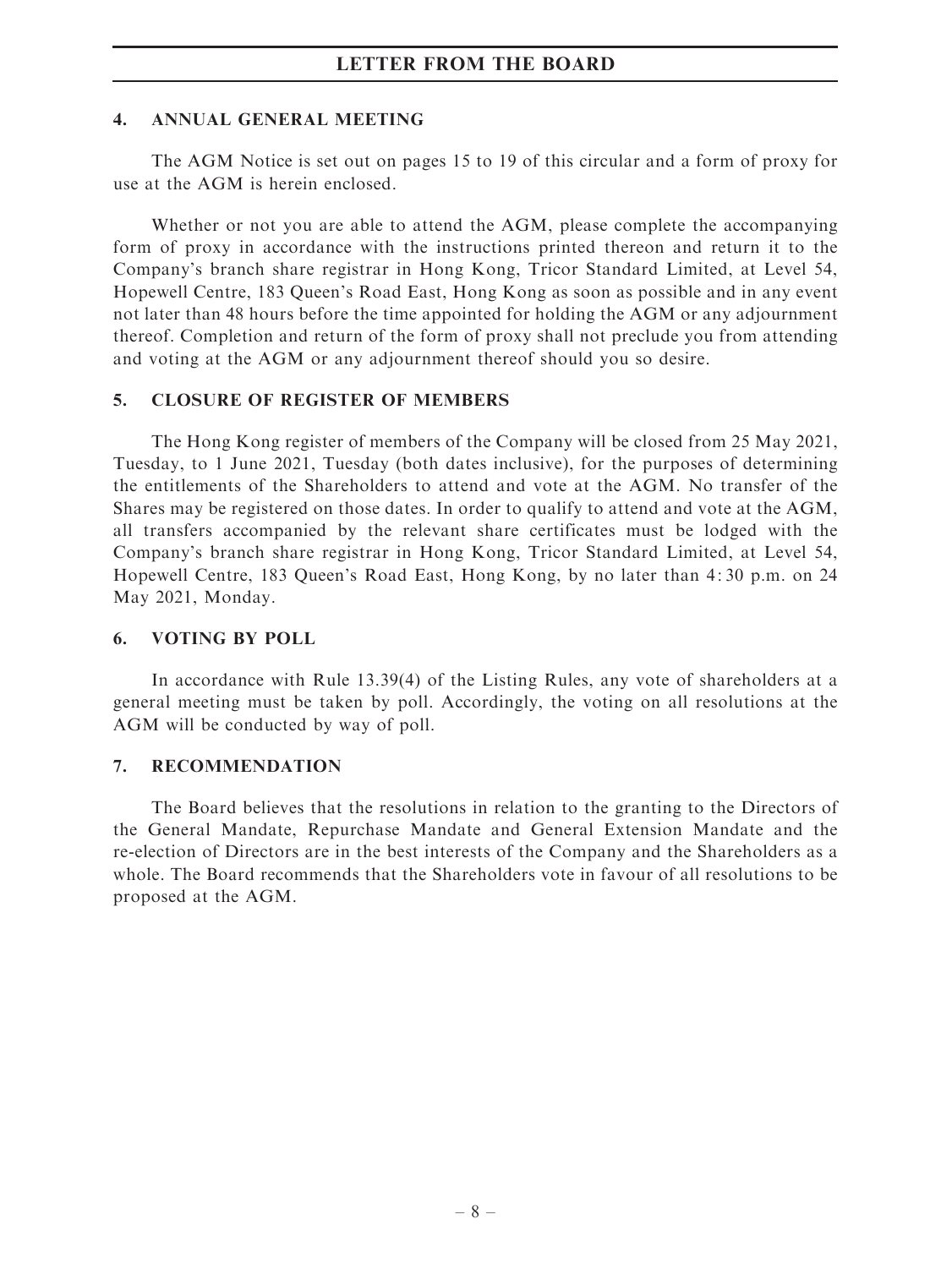#### 8. RESPONSIBILITY OF THE DIRECTORS

This circular, for which the Directors collectively and individually accept full responsibility, includes particulars given in compliance with the Listing Rules for the purpose of giving information with regard to the Company. The Directors, having made all reasonable enquiries, confirm that to the best of their knowledge and belief the information contained in this circular is accurate and complete in all material respects and not misleading or deceptive, and there are no other matters the omission of which would make any statement herein or this circular misleading.

> Yours faithfully, By order of the Board Perfectech International Holdings Limited Li Shaohua Executive Director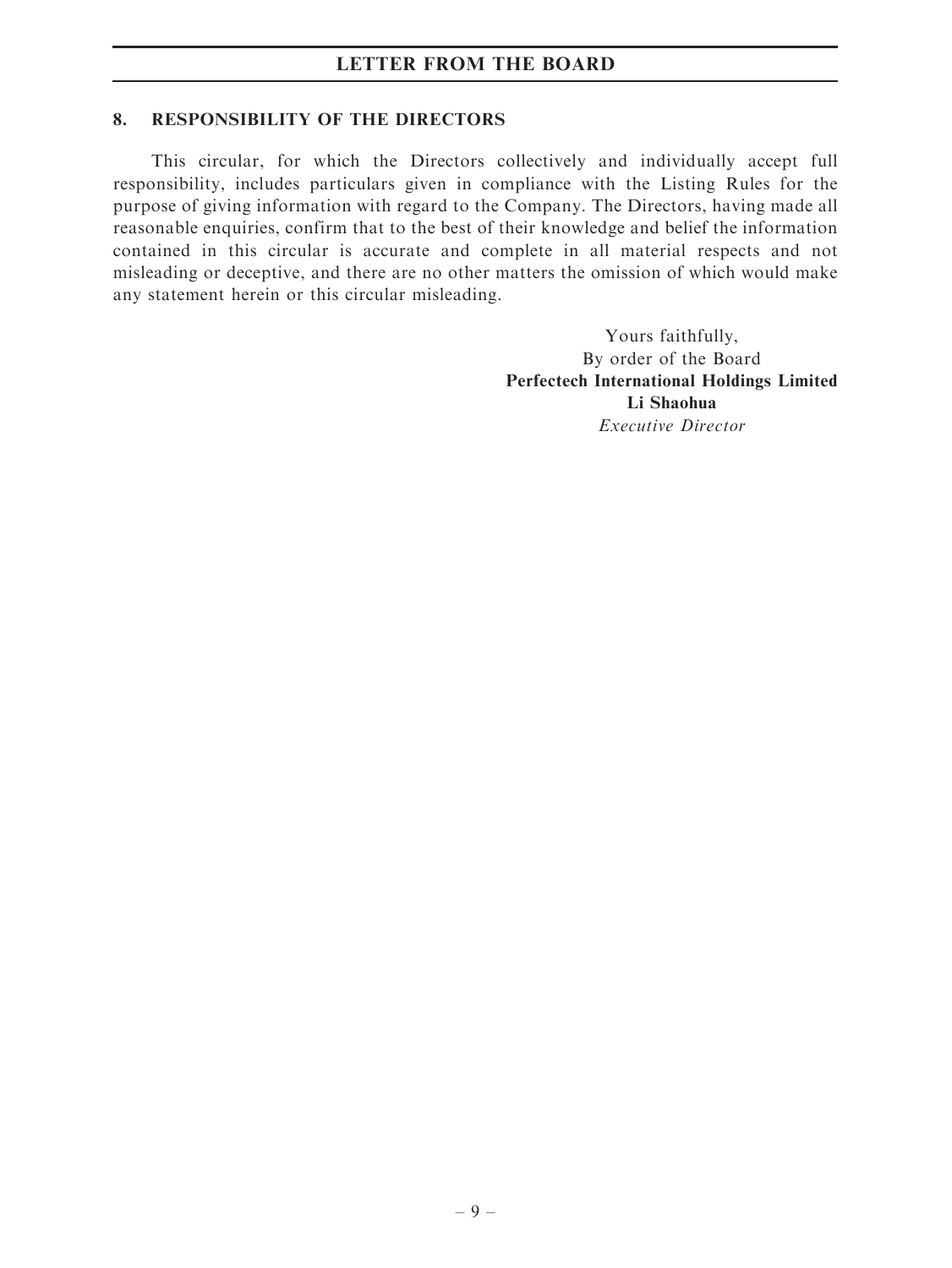#### APPENDIX I EXPLANATORY STATEMENT ON REPURCHASE OF SHARES

This explanatory statement contains all the information required pursuant to Rule  $10.06(1)(b)$  and other relevant provisions of the Listing Rules to enable the Shareholders to make an informed decision on whether to vote for or against the ordinary resolutions to be proposed at the AGM in relation to the new Repurchase Mandate.

#### 1. SHARE CAPITAL

As at the Latest Practicable Date, the number of issued shares of the Company was 326,923,607 fully paid-up Shares.

Subject to the passing of the resolution granting the new Repurchase Mandate and on the basis that no further Shares will be allotted and issued or repurchased from the Latest Practicable Date to the date of the AGM, the Directors would be allowed under the Repurchase Mandate to repurchase up to 32,692,360 Shares, representing 10% of the number of issued shares of the Company as at the Latest Practicable Date, during the period from the date of resolution granting the Repurchase Mandate until the earliest of (i) the conclusion of the next annual general meeting of the Company; (ii) the expiration of the period within which the next annual general meeting of the Company is required by law or the Bye-laws to be held; and (iii) its revocation or variation by ordinary resolution of the Shareholders in a general meeting.

#### 2. REASONS FOR REPURCHASES

The Directors believe that it is in the best interests of the Company and its Shareholders as a whole to have a general authority from Shareholders to enable the Directors to repurchase Shares in the market. Such repurchases may, depending on market conditions and funding arrangements at the time, lead to an enhancement of the net asset value per Share and/or earnings per Share and will only be made if the Directors believe that such repurchases will benefit the Company and its Shareholders as a whole.

#### 3. FUNDING OF REPURCHASES

In repurchasing Shares, the Company may apply funds legally available for such purpose from distributable profit or funds from a new issue in accordance with its Memorandum of Association and Bye-laws and the laws of Bermuda.

Bermuda law provides that the amount of capital repaid in connection with a share repurchase may only be paid out of either the capital paid up on the relevant shares, or out of the funds of the Company otherwise available for dividend or distribution or the proceeds of a fresh issue of shares made for the purpose. The amount of premium payable on repurchase may only be paid out of either the funds of the Company which would otherwise be available for dividend or distribution or out of the share premium of the Company.

On the basis of the combined net tangible assets of the Group as at 31 December 2020, and taking into account the current working capital position of the Group, the Directors consider that there would be no material adverse effect on the working capital and gearing position of the Group in the event that the Repurchase Mandate was to be exercised in full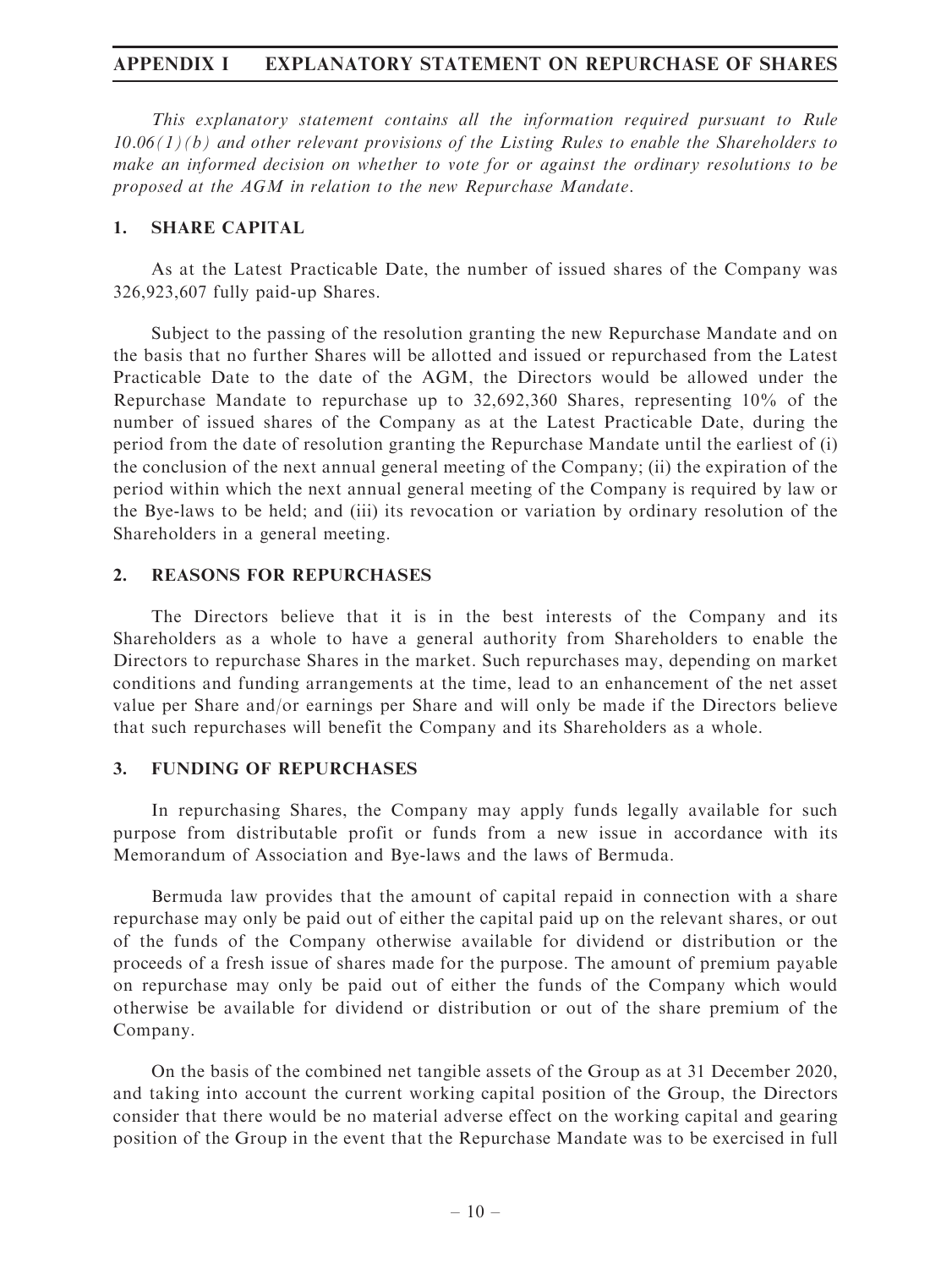## APPENDIX I EXPLANATORY STATEMENT ON REPURCHASE OF SHARES

at any time during the proposed purchase period. The Directors do not propose to exercise the Repurchase Mandate to such extent as would, in the circumstances, have a material adverse effect on the working capital requirements of the Company or the gearing levels which in the opinion of the Directors are from time to time appropriate for the Company.

## 4. EFFECT UNDER THE TAKEOVERS CODE AND ON MINIMUM PUBLIC HOLDING

If, as a result of a Share repurchase, a Shareholder's proportionate interest in the voting rights of the Company increases, such increase will be treated as an acquisition for the purpose of Rule 32 of the Takeovers Code. In certain circumstances, a Shareholder or a group of Shareholders acting in concert (depending on the level of increase of the Shareholders' interest) could as a result of increase of its or their interest, obtain or consolidate control of the Company and become obliged to make a mandatory offer in accordance with Rule 26 of the Takeovers Code.

Assuming that no further Shares will be allotted and issued or repurchased from the Latest Practicable Date to the date of the AGM, on exercise in full of the Repurchase Mandate, the number of issued Shares will decrease from 326,923,607 to 294,231,247.

As at the Latest Practicable Date, each of Mr. Gao Xiaorui (through Fresh Choice Holdings Limited) and Mr. Zhai Jun (through Star Fly Limited) held 119,297,041 and 125,297,040 Shares respectively representing approximately 36.49% and 38.33% of the number of issued Shares of the Company respectively. The decrease of issued Shares resulted from the full exercise of the Repurchase Mandate will cause the percentage shareholding of each of Fresh Choice Holdings Limited (and thus Mr. Gao Xiaorui) and Star Fly Limited (and thus Mr. Zhai Jun) to increase to approximately 40.55% and 42.58% respectively. Such increase will give rise to an obligation to make a mandatory offer under Rule 26 of the Takeovers Code.

Save as disclosed above, the Directors are not aware of any consequences which may arise under the Takeovers Code as a result of any repurchases made under the Repurchase Mandate. The Board currently has no intention to exercise the Repurchase Mandate to the extent which will trigger a mandatory offer under Rule 26 of the Takeovers Code.

The Company has no intention to exercise the Repurchase Mandate to the effect that it will result in the public float to fall below 25% or such other minimum percentage prescribed by the Listing Rules from time to time.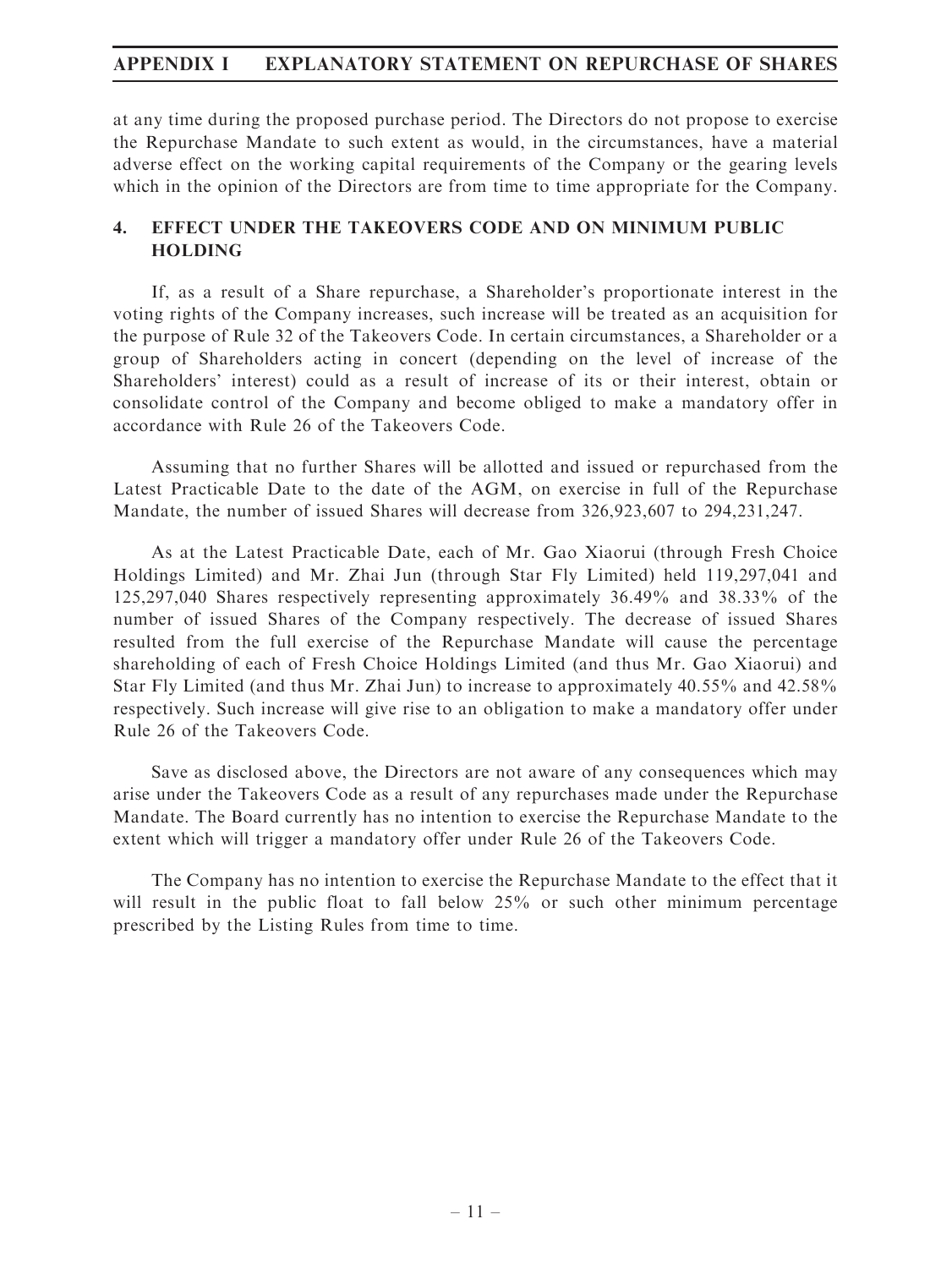## APPENDIX I EXPLANATORY STATEMENT ON REPURCHASE OF SHARES

#### 5. SHARE PRICE

The highest and lowest prices at which the Shares have been traded on the Stock Exchange during the previous twelve months and up to the Latest Practicable date were as follows:

|                                           | <b>Share Price</b> |        |  |
|-------------------------------------------|--------------------|--------|--|
|                                           | <b>Highest</b>     | Lowest |  |
|                                           | $(HK\$             | $(HK\$ |  |
| 2020                                      |                    |        |  |
| April                                     | 0.760              | 0.610  |  |
| May                                       | 0.630              | 0.540  |  |
| June                                      | 0.570              | 0.420  |  |
|                                           | 0.530              | 0.455  |  |
| July                                      |                    |        |  |
| August                                    | 0.475              | 0.405  |  |
| September                                 | 0.425              | 0.400  |  |
| October                                   | 0.400              | 0.400  |  |
| November                                  | 0.400              | 0.355  |  |
| December                                  | 0.355              | 0.355  |  |
| 2021                                      |                    |        |  |
| January                                   | 0.390              | 0.355  |  |
| February                                  | 0.490              | 0.390  |  |
| March                                     | 3.800              | 0.530  |  |
| April (up to the Latest Practicable Date) | 2.120              | 1.650  |  |

#### 6. REPURCHASE OF SHARES

The Company had not purchased any shares in the six months preceding the Latest Practicable Date, whether on the Stock Exchange or otherwise.

#### 7. GENERAL

None of the Directors, and to the best of their knowledge having made all reasonable enquiries, nor any Close Associates of any Director, have any present intention in the event that the Repurchase Mandate is approved by the Shareholders to sell any Shares to the Company.

No Core Connected Person has notified the Company that he has a present intention to sell Shares to the Company, or has undertaken not to do so, if the Repurchase Mandate is approved by Shareholders.

The Directors have undertaken to the Stock Exchange to exercise the power of the Company to make purchases pursuant to the Repurchase Mandate in accordance with the Listing Rules and the applicable laws of Bermuda.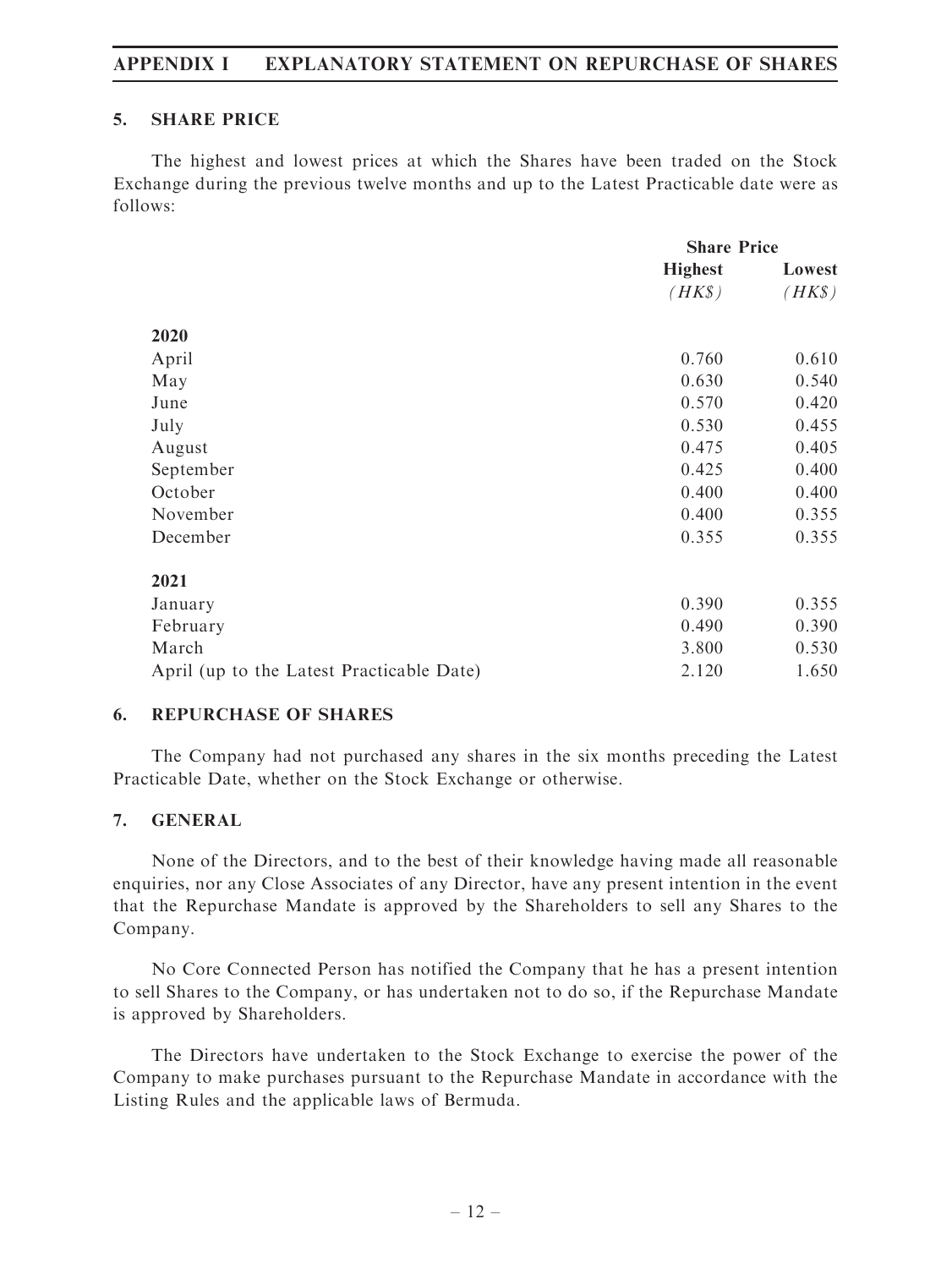Set out below are details of the Directors who are proposed to be re-elected at the AGM.

#### 1. MR. POON WAI YIP, ALBERT

Mr. Poon Wai Yip, Albert ("Mr. Poon"), aged 37, became an executive director of the Company on 6 December 2011. He graduated from the University of Nottingham, United Kingdom with a bachelor's degree of Engineering in Civil Engineering and a master of science degree in Management from the Imperial College of Science, Technology and Medicine in the United Kingdom. Mr. Poon has over ten years' experience in corporate finance and is responsible for the investment activities and corporate finance function of the Group. Prior to joining the Group in 2011, he worked for the corporate finance division of a licensed corporation registered under the SFO in Hong Kong and has been involved in several corporate finance transactions including mergers and acquisitions, corporate reorganisation, takeover matters and a variety of fund raising exercises. Also, Mr. Poon is an executive director of certain subsidiaries of the Company.

Mr. Poon has entered into a service contract with the Company which shall continue to be effective unless terminated by one month's notice in writing served by either party on the other or payment in lieu. Pursuant to the service contract, Mr. Poon is entitled to a salary of HK\$300,000 per month plus discretionary bonus, which is determined by the Board based on the remuneration policy of the Company, with reference to his duties and responsibilities with the Group.

#### 2. MR. GENG JIANHUA

Mr. Geng Jianhua ("Mr. Geng"), aged 55, become an independent non-executive director of the Company on 8 October 2020. He is the chairman of the remuneration committee and a member of the audit committee and nomination committee of the Company. He is currently a professor and a doctoral advisor at Tongji University, with expertise in petroleum geophysical exploration, reservoir geophysics and rock physics. Mr. Geng currently serves as the chairman of the Shanghai Geophysical Society and a council member of the Chinese Geophysical Society. Mr. Geng is also a member of the Chinese Petroleum Society, Chinese Geophysical Society, European Association of Geoscientists and Engineers, Society of Exploration Geophysicists and American Geophysical Union.

Mr. Geng has entered into a letter of appointment with the Company for a term of three years which has commenced from 8 October 2020. Pursuant to the letter of appointment, Mr. Geng is entitled to a director's fee of HK\$15,000 per month, which is determined with reference to his background, qualifications, experience and level of responsibilities to be undertaken with the Company and the prevailing market conditions. The remuneration of Mr. Geng is subject to review by the Board based on the recommendations by the remuneration committee of the Company.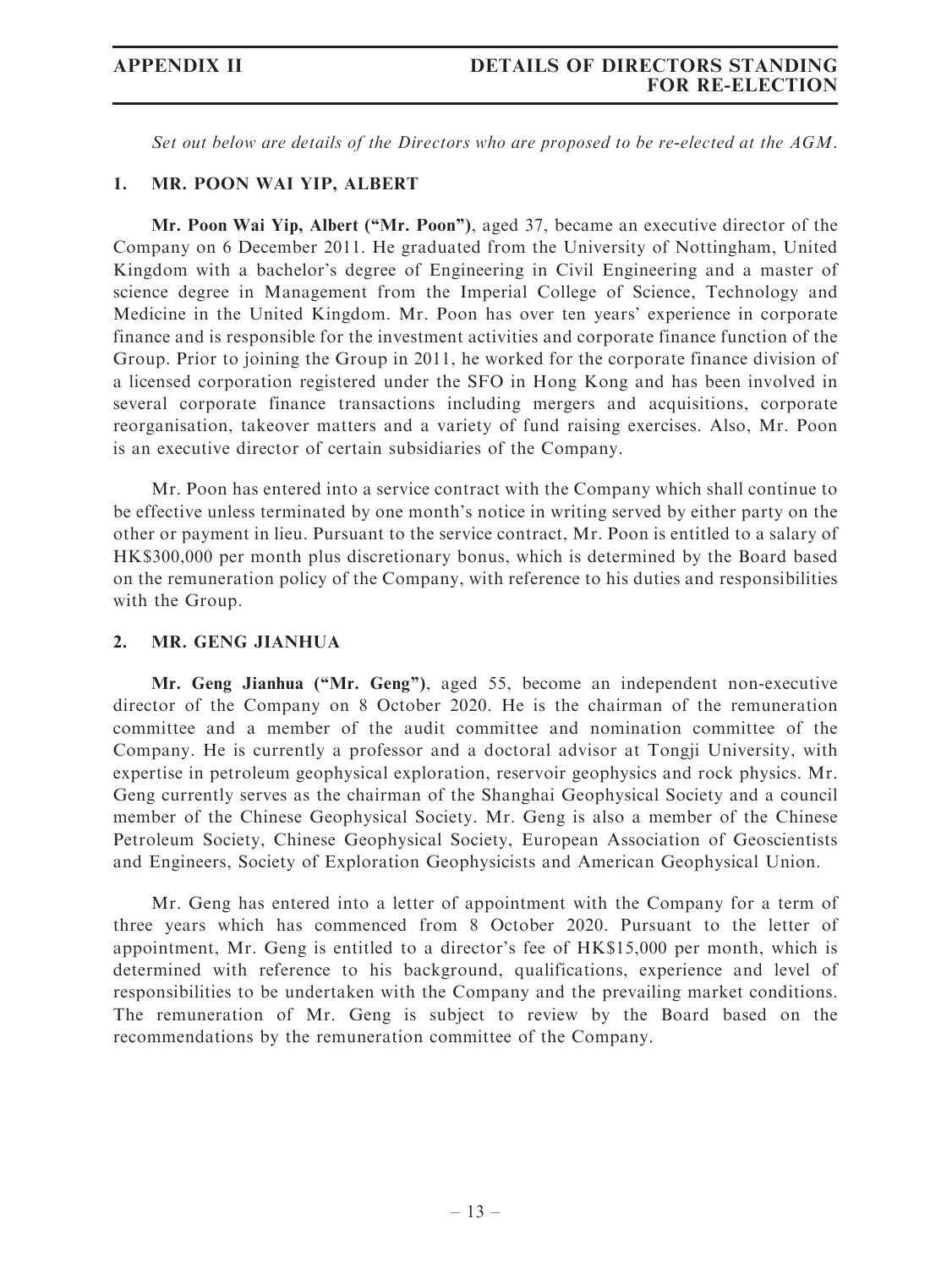#### DIRECTORS' EMOLUMENTS

The amounts of emoluments received by the above Directors, to be re-elected at the upcoming AGM, for the year ended 31 December 2020 is set out in the table below:

|                          |            | Salaries,   |              |                                     |              |
|--------------------------|------------|-------------|--------------|-------------------------------------|--------------|
|                          |            | allowances, |              |                                     |              |
|                          |            | bonuses and | Employee     | <b>Pension</b>                      |              |
|                          |            | benefits in | share option | scheme                              | <b>Total</b> |
| <b>Directors</b>         | Fees       | kind        |              | benefits contributions remuneration |              |
|                          | (HK\$'000) | (HK\$'000)  | (HK\$'000)   | (HK\$'000)                          | (HK\$'000)   |
| Mr. Poon Wai Yip, Albert |            | 3,870       |              | 18                                  | 3,888        |
| Mr. Geng Jianhua         | 42         |             |              |                                     | 42           |

The emoluments received in 2020 and to be received in 2021 by the above Director to be re-elected at the AGM were/will be determined by the Remuneration Committee of the Company or the Board (as the case may be) based on the adopted remuneration policy reviewed by the Remuneration Committee of the Company, with reference to the Director's background and qualifications, skills and experience, responsibilities undertaken, contribution to the Group, time commitment and the prevailing market level of remuneration of similar position.

#### OTHER INFORMATION

If re-elected at the AGM, each of Mr. Poon Wai Yip, Albert and Mr. Geng Jianhua will hold office until the conclusion of annual general meeting of the Company of 2024. Further, if re-elected at the AGM, all the aforesaid Directors, subject to the terms agreed otherwise which expire earlier (if any), will be subject to the rotation, removal, vacation or termination of such offices as set out in the Bye-laws or the disqualification to act as a Director under the Bye-laws, the laws of Bermuda and the Listing Rules. Save as disclosed herein, the above Directors did not in the past three years up to the Latest Practicable Date hold any directorship in any listed public company in Hong Kong or overseas, did not as at the Latest Practicable Date hold any position with any member of the Group, and did not have other major appointments and professional qualifications, any interests in the Shares within the meaning of Part XV of the SFO and any relationship with any other Directors, senior management or any substantial or controlling shareholders of the Company, and there is no information which is discloseable or are/were the above Directors to be re-elected involved in any of the matters required to be disclosed pursuant to any of the requirements of the provisions under paragraphs  $13.51(2)(h)$  to  $13.51(2)(w)$  of the Listing Rules, and the Board is not aware of any other matters which need to be brought to the attention of the Shareholders.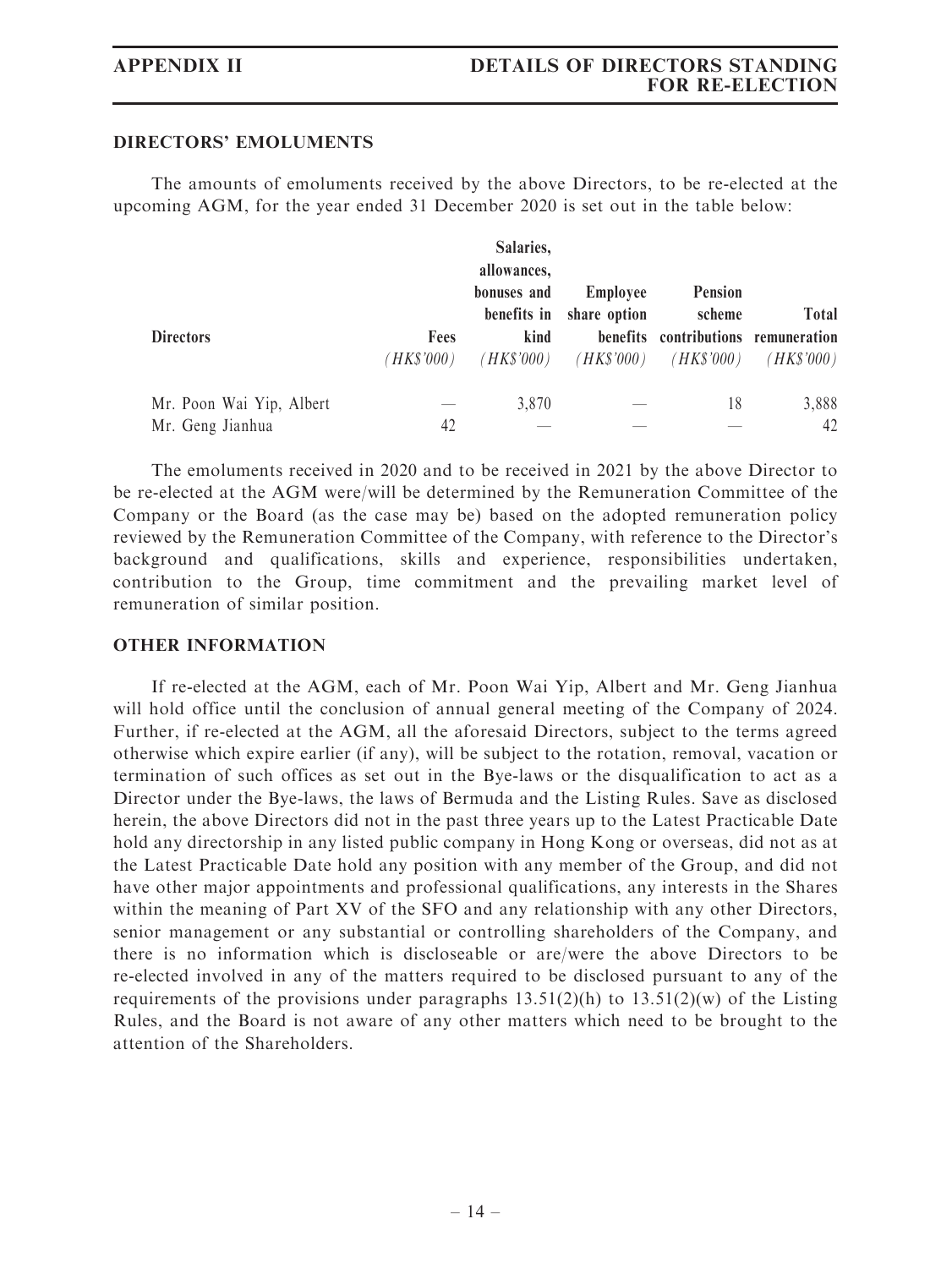

# **PERFECTECH INTERNATIONAL HOLDINGS LIMITED 威發國際集團有限公司**\*

*(Incorporated in Bermuda with limited liability)* (Stock Code: 00765) **(the "Company")**

NOTICE IS HEREBY GIVEN that the annual general meeting of the Company (the "AGM") will be held at  $11:00$  a.m. on 1 June 2021, Tuesday at  $24/F$ , Admiralty Centre 1, 18 Harcourt Road, Hong Kong for the purpose of transacting the following business:

#### ORDINARY BUSINESS

- 1. To receive and adopt the audited consolidated financial statements and the reports of the directors of the Company (''Directors'') and the independent auditors of the Company (''Auditors'') for the year ended 31 December 2020.
- 2. To re-appoint Messrs. HLM CPA Limited as the Auditors and authorise the board of Directors to fix their remuneration.
- 3. To re-elect Mr. Poon Wai Yip, Albert as an executive Director.
- 4. To re-elect Mr. Geng Jianhua as an independent non-executive Director.
- 5. To authorise the board of Directors to fix the Directors' remuneration.

#### SPECIAL BUSINESS

To consider and, if thought fit, to pass the following resolutions (with or without modification) as ordinary resolutions:

- 6. ''THAT
	- (a) a general mandate be and is hereby unconditionally given to the Directors to exercise during the Relevant Period (as hereinafter defined) all the powers of the Company to allot, issue and deal with unissued shares in the Company (''Shares'') or securities convertible into Shares or options, warrants or similar rights to subscribe for any Shares or such convertible securities and to make or grant offers, agreements or options which would or might require the exercise of such powers either during or after the Relevant Period, in addition to any Shares which may be issued from time to time (a) on a Rights Issue (as hereinafter defined) or (b) upon the exercise of any options under

<sup>\*</sup> For identification purposes only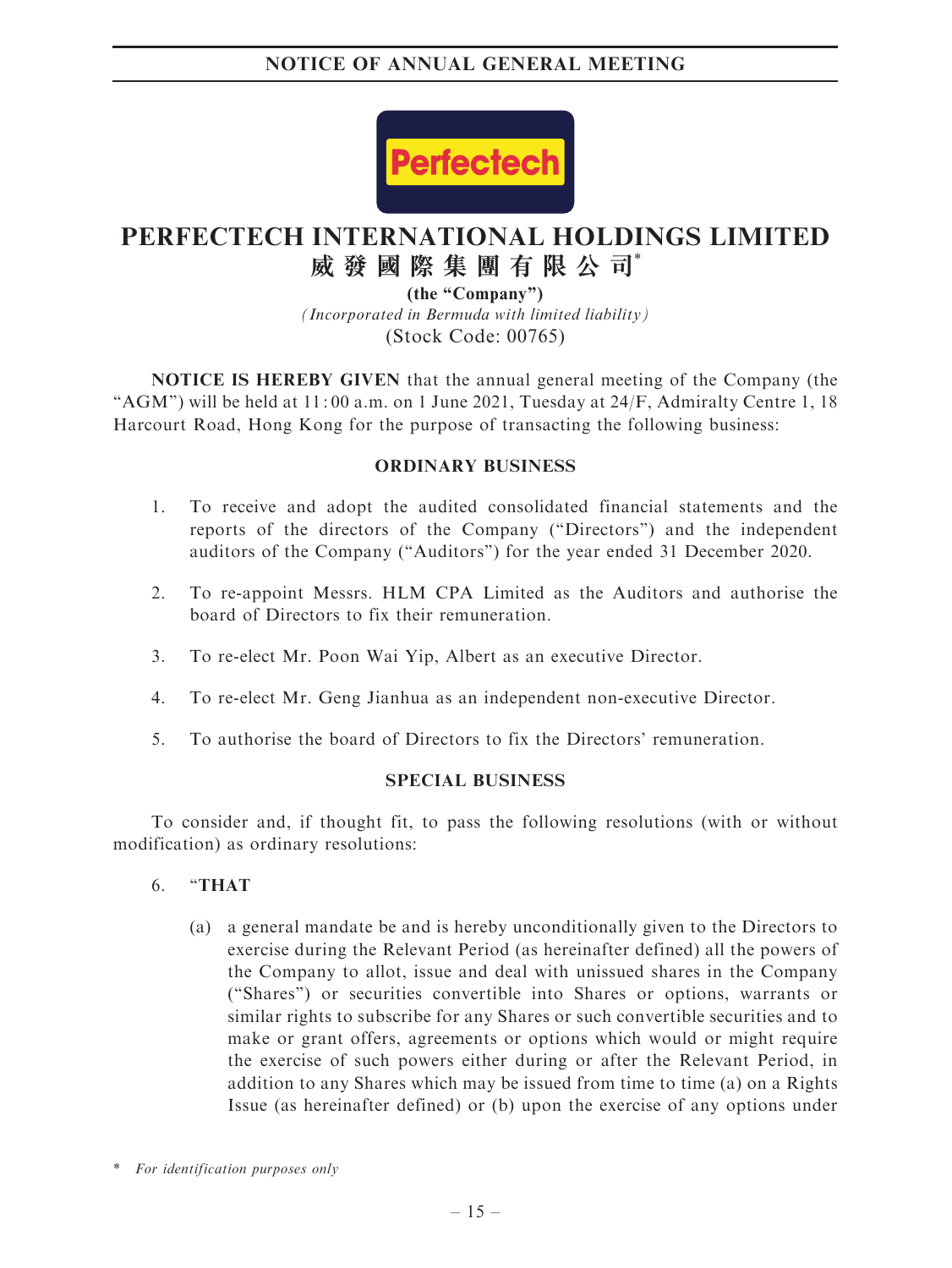any option scheme or similar arrangement for the time being adopted for the grant or issue of Shares or rights to acquire Shares or (c) upon the exercise of rights of subscription or conversion attaching to any warrants or convertible bonds issued by the Company or any securities which are convertible into Shares the issue of which warrants and other securities has previously been approved by shareholders of the Company or (d) as any scrip dividend or similar arrangements pursuant to the bye-laws of the Company, not exceeding twenty per cent of the number of issued shares of the Company as at the date of this resolution (subject to adjustment in case of any Share consolidation or subdivision after the mandate has been approved, provided that the maximum number of securities that may be issued and allotted as a percentage of the total number of issued Shares at the date immediately before and after such consolidation or subdivision shall be the same); and

- (b) for the purpose of this resolution, ''Relevant Period'' means the period from the passing of this resolution until whichever is the earliest of:
	- i. the conclusion of the next annual general meeting of the Company;
	- ii. the expiration of the period within which the next annual general meeting of the Company is required by law or the bye-laws of the Company to be held; and
	- iii. the revocation or variation of the authority given under this resolution by an ordinary resolution of the shareholders of the Company in a general meeting;

and ''Rights Issue'' means an offer of Shares open for a period fixed by the Directors to holders of Shares on the register of members of the Company on a fixed record date in proportion to their then holdings of such Shares (subject to such exclusions or other arrangements as the Directors may deem necessary or expedient in relation to fractions entitlements or having regard to any restrictions or obligations under the laws of any relevant jurisdiction, or of the requirements of any recognized regulatory body or any stock exchange applicable to the Company).''

- 7. ''THAT there be granted to the Directors an unconditional general mandate to repurchase Shares on market through The Stock Exchange of Hong Kong Limited or on another recognised stock exchange and that the exercise by the Directors of all powers of the Company to purchase Shares subject to and in accordance with all applicable laws, be and is hereby generally and unconditionally approved, subject to the following conditions:
	- (a) such mandate shall not extend beyond the Relevant Period;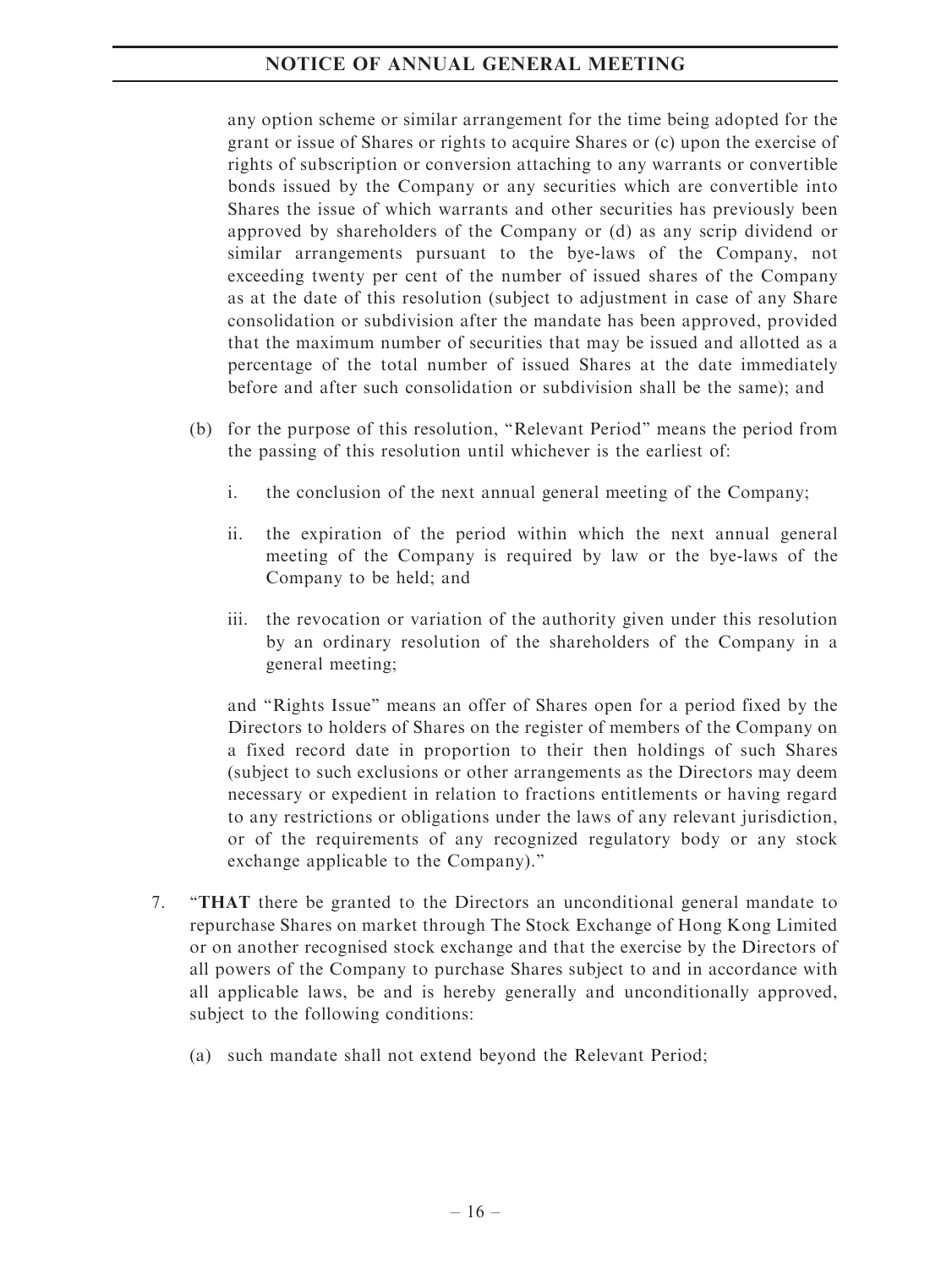- (b) such mandate shall authorize the Directors to procure the Company to repurchase Shares on market through The Stock Exchange of Hong Kong Limited or on another recognised stock exchange at such price as the Directors may at their discretion determine;
- (c) the Shares to be repurchased by the Company pursuant to this resolution during the Relevant Period shall be no more than ten per cent of the Shares in issue at the date of passing this resolution (subject to adjustment in case of any Share consolidation or subdivision after the mandate has been approved, provided that the maximum number of securities that may be repurchased as a percentage of the total number of issued Shares at the date immediately before and after such consolidation or subdivision shall be the same); and
- (d) for the purpose of this resolution, ''Relevant Period'' means the period from the passing of this resolution until whichever is the earliest of:
	- i. the conclusion of the next annual general meeting of the Company;
	- ii. the expiration of the period within which the next annual general meeting of the Company is required by law or the bye-laws of the Company to be held; and
	- iii. the revocation or variation of the authority given under this resolution by an ordinary resolution of the shareholders of the Company in a general meeting.''
- 8. ''THAT, subject to the availability of unissued share capital and conditional upon the resolutions nos. 6 and 7 above being passed, the number of Shares which are repurchased by the Company pursuant to and in accordance with resolution no. 7 above shall be added to the number of Shares that may be allotted or agreed conditionally or unconditionally to be allotted by the Directors pursuant to and in accordance with resolution no. 6 above.''

By order of the Board Li Shaohua Executive Director

Hong Kong, 22 April 2021

#### Notes:

1. A member of the Company who is a holder of two or more Shares, and who is entitled to attend and vote at the AGM is entitled to appoint more than one proxy or a duly authorized corporate representative to attend and vote in his stead. A proxy need not be a member of the Company. Completion and return of the form of proxy will not preclude a member of the Company from attending and voting in person at the AGM and any adjournment thereof should he so wish. In such event, his form of proxy will be deemed to have been revoked.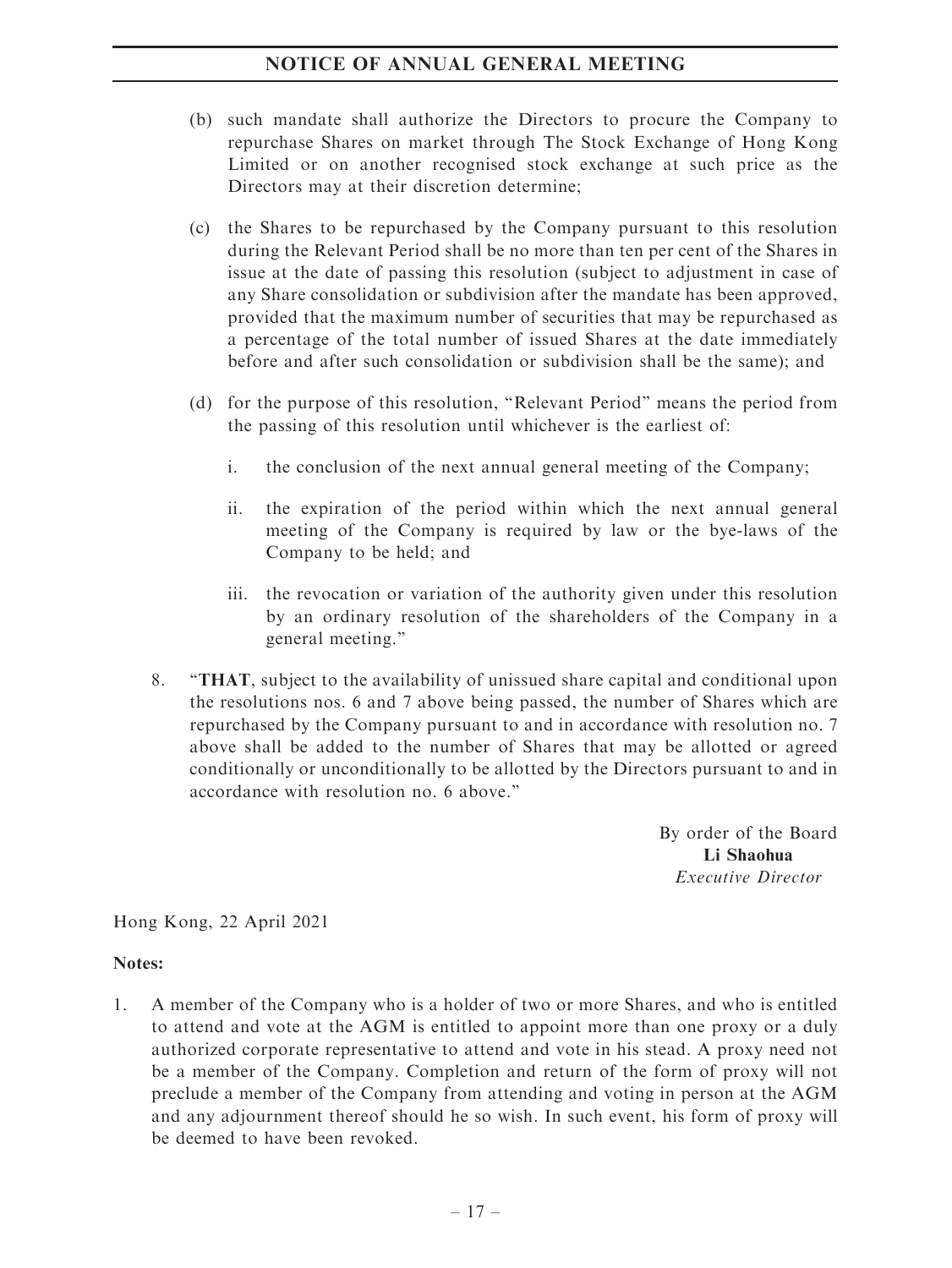- 2. A form of proxy for the AGM is enclosed with the Company's circular dated 22 April 2021. In order to be valid, the form of proxy duly completed and signed in accordance with the instructions printed thereon together with a valid power of attorney or other authority, if any, under which it is signed, or a notarially certified copy of such power or authority, must be deposited at the Company's branch share registrar in Hong Kong, Tricor Standard Limited, at Level 54, Hopewell Centre, 183 Queen's Road East, Hong Kong not less than 48 hours before the time appointed for holding the AGM or any adjournment thereof.
- 3. The Hong Kong branch register of members of the Company will be closed from 25 May 2021, Tuesday to 1 June 2021, Tuesday (both dates inclusive), for the purposes of determining the entitlements of the members of the Company to attend and vote at the AGM. No transfers of Shares may be registered during the said period. In order to qualify for the aforesaid entitlements, all transfers accompanied by the relevant share certificates must be lodged with the Company's branch share registrar in Hong Kong, Tricor Standard Limited, at Level 54, Hopewell Centre, 183 Queen's Road East, Hong Kong no later than 4: 30 p.m. on 24 May 2021, Monday.
- 4. Where there are joint registered holders of any Share, any one of such persons may vote at any meeting, either personally by proxy, in respect of such Share as if he were solely entitled thereto; but if more than one of such joint holders be present at any meeting personally or by proxy, that one of the said persons so present being the most or, as the case may be, the more senior shall alone be entitled to vote in respect of the relevant joint holding and, for this purpose, seniority shall be determined by reference to the order in which the names of the joint holders, stand on the register in respect of the relevant joint holding.
- 5. With regard to resolution no. 6 above, the Directors wish to state that they have no immediate plans to issue any new Shares pursuant to the general mandate to be granted under resolution no. 6 above.
- 6. In view of the COVID-19 epidemic, the following precautionary measures will be implemented at the AGM to ensure the health and safety of attending Shareholders, staff and other stakeholders:
	- (1) Mandatory temperature check will be carried out for every attendee at the entrance of the AGM venue. Any person with a body temperature of over 37.5 degrees Celsius may be denied entry to the AGM venue and may not be allowed to attend the AGM.
	- (2) Attendees are required to wear surgical face masks inside the AGM venue at all times, and to maintain a safe distance between seats.
	- (3) No refreshments will be served, and there will be no corporate gifts to avoid the coming into close contact amongst participants.